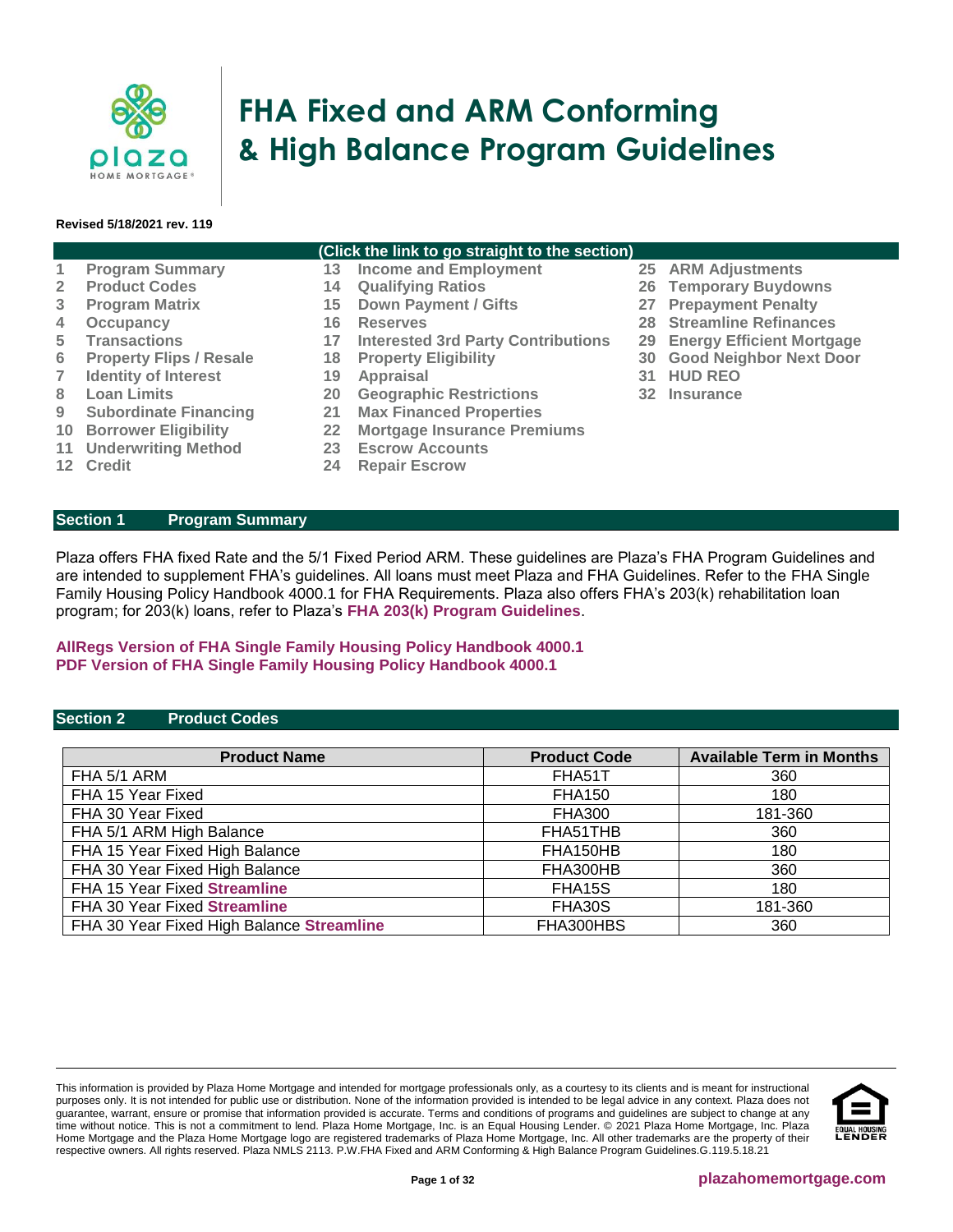<span id="page-1-0"></span>

| <b>Conforming and High Balance - Primary Residence</b><br><b>Excluding Manufactured Housing</b>                  |                     |                        |                  |                      |                         |  |  |  |  |
|------------------------------------------------------------------------------------------------------------------|---------------------|------------------------|------------------|----------------------|-------------------------|--|--|--|--|
| <b>Max DTI</b><br><b>Min Credit</b><br><b>Underwriting Method</b><br><b>CLTV</b><br><b>LTV</b><br><b>Purpose</b> |                     |                        |                  |                      |                         |  |  |  |  |
|                                                                                                                  |                     |                        | <b>Score</b>     | <b>AUS</b>           | <b>Manual</b>           |  |  |  |  |
| Purchase                                                                                                         | 96.5%               | $100\%$ <sup>2</sup>   | 5805             | Per AUS <sup>5</sup> | Per 4000.1 <sup>4</sup> |  |  |  |  |
| Rate/Term Refinance or<br>Simple Refinance                                                                       | 97.75% <sup>3</sup> | $97.75\%$ <sup>3</sup> | 5805             | Per AUS <sup>5</sup> | Per 4000.1 <sup>4</sup> |  |  |  |  |
| Cash-out Refinance                                                                                               | 80%                 | 80%                    | 620 <sup>5</sup> | Per AUS <sup>5</sup> | Per 4000.14             |  |  |  |  |
| <b>Streamline Refinance</b><br>N/A <sup>1</sup><br>N/A<br>N/A<br>580                                             |                     |                        |                  |                      |                         |  |  |  |  |

| <b>Conforming Balance - Primary Residence</b><br><b>Manufactured Housing</b>                                     |         |         |              |                  |                  |  |  |  |
|------------------------------------------------------------------------------------------------------------------|---------|---------|--------------|------------------|------------------|--|--|--|
| <b>Max DTI</b><br><b>Min Credit</b><br><b>Underwriting Method</b><br><b>CLTV</b><br><b>LTV</b><br><b>Purpose</b> |         |         |              |                  |                  |  |  |  |
|                                                                                                                  |         |         | <b>Score</b> | <b>AUS</b>       | <b>Manual</b>    |  |  |  |
| Purchase                                                                                                         | 96.5%   | 96.5%   | 640          | Per AUS          | N/A              |  |  |  |
| Rate/Term Refinance or<br>Simple Refinance                                                                       | 97.75%3 | 97.75%3 | 640          | Per AUS          | N/A              |  |  |  |
| <b>Streamline Refinance</b>                                                                                      | N/A     | N/A     | 640          | N/A <sup>1</sup> | N/A <sup>1</sup> |  |  |  |

<sup>1.</sup> Credit qualifying Streamlines must be manually underwritten and have the same DTI ratio requirements as the Rate/Term and Simple Refinances.

2. On conforming balance purchase transactions there is no maximum CLTV for secondary financing provided by Governmental Entities, HOPE grantees, or by HUD-approved Nonprofits. Refer to **[4000.1.II.A.4-Secondary Financing \(TOTAL\)](http://portal.hud.gov/hudportal/documents/huddoc?id=40001HSGH.pdf#page=235)** for eligible secondary financing, CLTV limits, and Borrower Minimum Investment (MRI) requirements.

Maximum LTV is 85% if the borrower has not owned and occupied the property for the last 12 months. If the property has been owned less than 12 months and has been owner occupied since acquisition then the LTV is not restricted to 85%. Seasoning is based on case number assignment date.

4. Manually underwritten loans with debt ratios exceeding 31/43 may be allowed subject to meeting required compensating factors. Refer to **[4000.1.II.A.5-Approvable Ratio Requirements \(Manual\)](http://portal.hud.gov/hudportal/documents/huddoc?id=40001HSGH.pdf#page=324)** for requirements.

5. Compensating Factor Requirements for AUS approved loans with Credit Score < 640 and DTI > 43%:

| <b>DTI</b>      | <b>Compensating Factors</b>                                                                                                                                                                                                                                                                                                                   |
|-----------------|-----------------------------------------------------------------------------------------------------------------------------------------------------------------------------------------------------------------------------------------------------------------------------------------------------------------------------------------------|
| $> 43\% < 50\%$ | Two of the following:<br>verified and documented cash reserves<br>3 months (1-2 unit properties)<br>$\circ$<br>6 months (3-4 unit properties)<br>$\circ$<br>minimal increase in housing expense<br>$\bullet$<br>residual income<br>significant additional income not reflected in effective income; and/or<br>pre-purchase housing counseling |
| $\geq 50\%$     | Ineligible for financing unless both of the following are met:<br>No increase in housing expense<br>Minimum 3 months reserves after closing                                                                                                                                                                                                   |

**[Energy Efficient Mortgage:](#page-25-0)** When a Purchase or Rate/Term Refinance transaction is coupled with an energy efficient mortgage (EEM), the base loan amount may exceed the county maximum and therefore the LTV may exceed those above in these scenarios.

**[Good Neighbor Next Door:](#page-25-1)** When a borrower is using the Good Neighbor Next Door (GNND) program to purchase a property, LTVs may exceed those above.

**[HUD REO:](#page-26-1)** When a borrower is using the HUD REO program to purchase a property, LTV may exceed those above.

This information is provided by Plaza Home Mortgage and intended for mortgage professionals only, as a courtesy to its clients and is meant for instructional purposes only. It is not intended for public use or distribution. None of the information provided is intended to be legal advice in any context. Plaza does not guarantee, warrant, ensure or promise that information provided is accurate. Terms and conditions of programs and guidelines are subject to change at any time without notice. This is not a commitment to lend. Plaza Home Mortgage, Inc. is an Equal Housing Lender. © 2021 Plaza Home Mortgage, Inc. Plaza Home Mortgage and the Plaza Home Mortgage logo are registered trademarks of Plaza Home Mortgage, Inc. All other trademarks are the property of their respective owners. All rights reserved. Plaza NMLS 2113. P.W.FHA Fixed and ARM Conforming & High Balance Program Guidelines.G.119.5.18.21

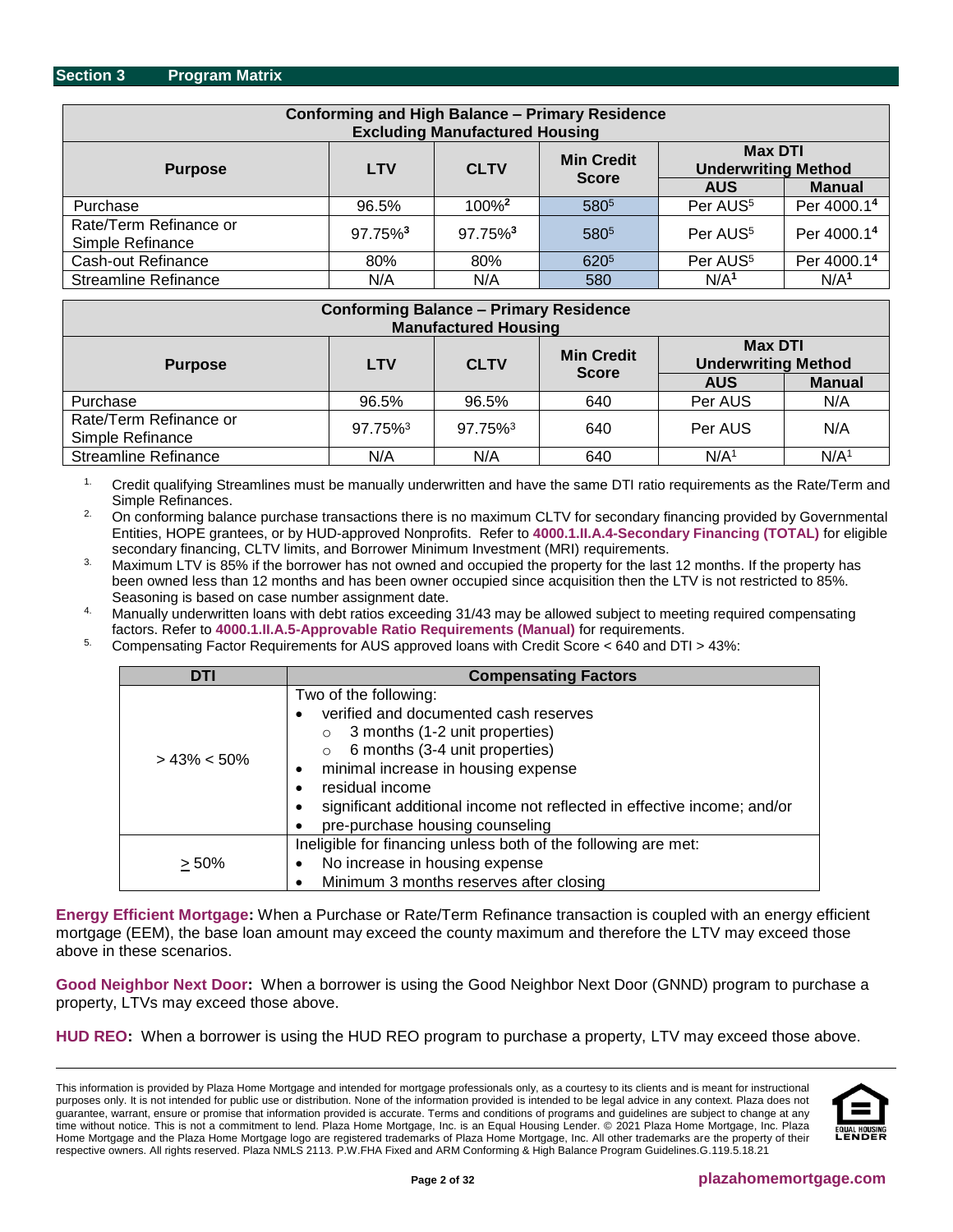#### <span id="page-2-0"></span>**Section 4 Occupancy**

#### **Primary Residence Only:**

A primary residence is a property that will be occupied by the borrower the majority of the calendar year and meets the following criteria:

- At least one borrower must occupy the property and sign the Note and security instrument for the property to be considered owner-occupied.
- The borrower must occupy the property within 60 days after the loan closes with continued occupancy for at least 1 year. The only exceptions allowed are due to hardship or extenuating circumstances.
- Military Personnel stationed elsewhere are considered occupant-borrowers and are eligible for maximum financing provided a member of the immediate family will occupy the property as a principal residence.

#### **Mortgagors Who Will Re-Occupy a Former Investment Property:**

When the subject property is a former investment property that the borrowers are now re-occupying:

- Seasoning is calculated based on the loan application date.
- Maximum financing is allowed when 12 months or more occupancy seasoning exists.
- When < 12 months occupancy seasoning exists:
	- o Maximum LTV/CLTV 85% for a rate/term transaction
	- o Streamlines are not allowed.

#### **Additional FHA-insured Mortgage on a New Principal Residence:**

A Borrower may be eligible to obtain a second FHA-insured Mortgage without being required to sell an existing property covered by an FHA-insured Mortgage if the Borrower:

- Is relocating or has relocated for an employment-related reason to an area more than 100 miles from the Borrower's current Principal Residence. **OR**
- Has an increase in family size. **OR**
- Is vacating a jointly owned property. **OR**
- Was a non-occupying co-borrower.

Refer to **[4000.1.II.A.1.b-Exceptions to the FHA Policy Limiting the Number of Mortgages per Borrower](http://portal.hud.gov/hudportal/documents/huddoc?id=40001HSGH.pdf#page=148)**.

## <span id="page-2-1"></span>**Section 5 Transactions**

- Purchase
- Rate/Term Refinance
- Simple Refinance
- Cash-Out Refinance
- Streamline Refinance

#### **Rate and Term Refinance:**

All proceeds are used to pay existing liens and costs associated with the transaction. The mortgage being paid off is not required to be an FHA-insured mortgage. Cash back to the borrower is not allowed with the exception of minor adjustments at closing, provided the amount does not exceed \$500.

The maximum mortgage amount is the lower of the LTV or the existing debt calculation described below, and may never exceed the **[Nationwide Mortgage Limit](https://entp.hud.gov/idapp/html/hicostlook.cfm)** except by the amount of any new up-front MIP.

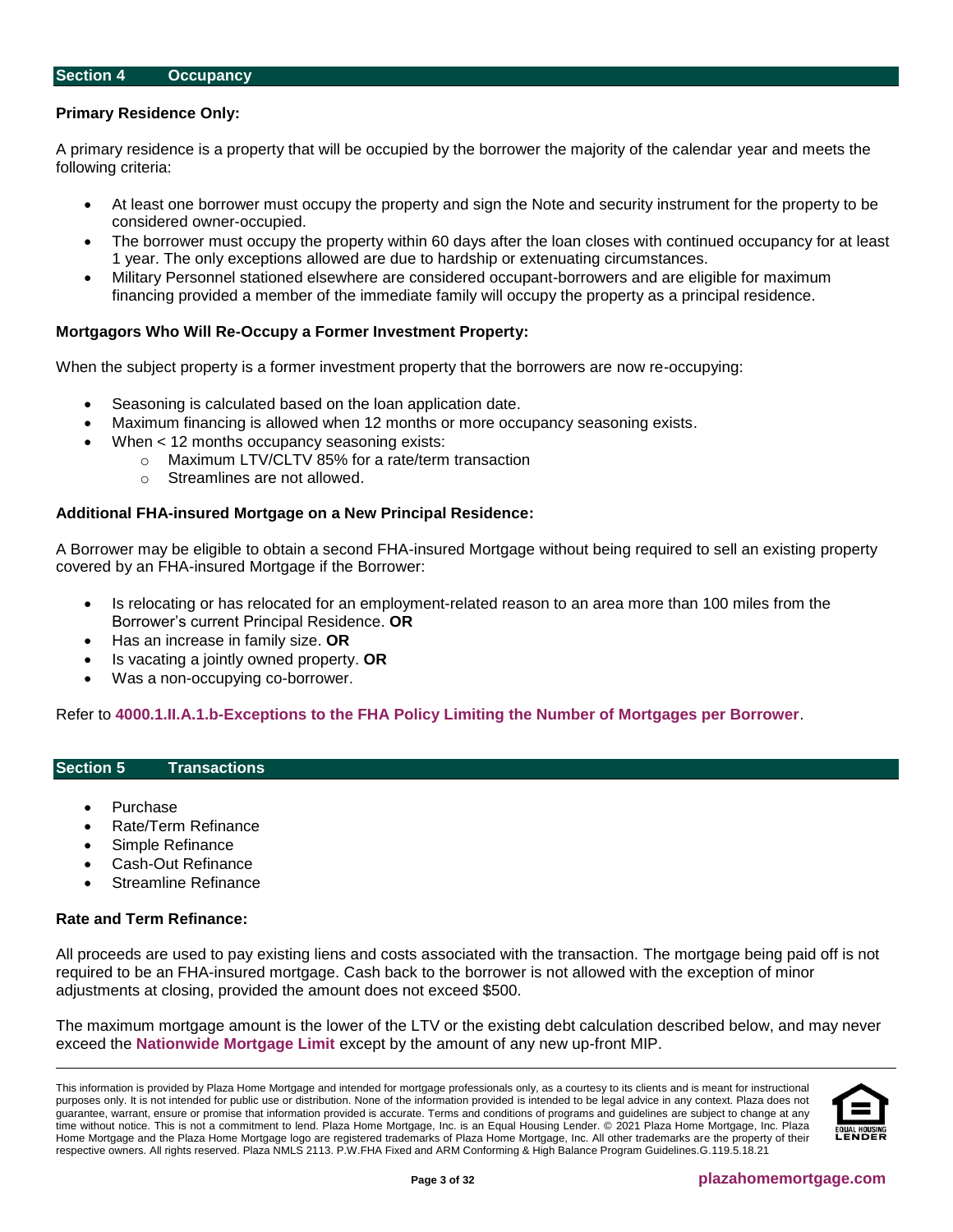# **Existing Debt:**

Add together the amount of the existing first lien, any purchase money second mortgage, any junior liens over 12 months (seasoning based on the note date of the new loan), borrower-paid closing costs, prepaid expenses, borrower paid repairs required by the appraisal, discount points, and then subtract any refund of UFMIP.

# **Existing First Mortgage:**

- The amount of the existing first mortgage may include the interest charged by the servicing lender when the payoff will not likely be received on the first day of the month as is typically assessed on FHA-insured mortgages and the MIP due on the existing mortgage. The amount also may include any prepayment penalties assessed on a conventional mortgage.
- The amount of the existing first mortgage may not include delinquent interest. Prepaid expense may include the per-diem interest to the end of the month on the new loan, hazard insurance premium deposits, flood insurance, mortgage insurance premium and any real estate tax deposits needed to establish the escrow account.

# **Equity Line of Credit:**

If the balance or any portion of an equity line of credit in excess of \$1,000 was advanced within the past 12 months and was for purposes other than repairs and rehabilitation of the property, that portion above and beyond \$1,000 of the line of credit is not eligible for inclusion in the new Mortgage.

#### **Buy Out Co-mortgagor Equity:**

If the new loan is used to refinance an existing mortgage to buy out an ex-spouse's or other co-mortgagors' equity, the specified equity to be paid is considered property-related indebtedness and is eligible for inclusion in calculating the new mortgage. The divorce decree, settlement agreement, or other equity agreement must be provided to document the equity awarded to the ex-spouse or co-mortgagor.

#### **Simple Refinance:**

All proceeds are used to pay the existing FHA-insured lien and costs associated with the transaction. The mortgage being paid must be an FHA-Insured mortgage. Cash back to the borrower is not allowed with the exception of minor adjustments at closing, provided the amount does not exceed \$500.

A Simple Refinance allows a borrower to include closing costs and prepaid items in the loan amount provided there is sufficient equity in the subject property. Additionally, borrowers are able to benefit from the lower Mortgage Insurance Premium (MIP) afforded to Streamline refinances of FHA-insured loans endorsed on or before May 31, 2009. A simple refinance requires an appraisal and full credit qualifying.

The maximum mortgage amount is per the calculation described below, and may never exceed the **[Nationwide](https://entp.hud.gov/idapp/html/hicostlook.cfm)  [Mortgage Limit](https://entp.hud.gov/idapp/html/hicostlook.cfm)** except by the amount of any new up-front MIP.

#### **The maximum loan amount is the lesser of the sum of:**

- The existing principal balance
- Plus the interest due and the MIP due on the existing mortgage
- Late charges
- Escrow shortages
- Minus the applicable refund of UFMIP
- Plus closing costs, prepaid items to establish the escrow account and the new Up Front Mortgage Insurance Premium (UFMIP) that will be charged on the refinance, **OR**

This information is provided by Plaza Home Mortgage and intended for mortgage professionals only, as a courtesy to its clients and is meant for instructional purposes only. It is not intended for public use or distribution. None of the information provided is intended to be legal advice in any context. Plaza does not guarantee, warrant, ensure or promise that information provided is accurate. Terms and conditions of programs and guidelines are subject to change at any time without notice. This is not a commitment to lend. Plaza Home Mortgage, Inc. is an Equal Housing Lender. © 2021 Plaza Home Mortgage, Inc. Plaza Home Mortgage and the Plaza Home Mortgage logo are registered trademarks of Plaza Home Mortgage, Inc. All other trademarks are the property of their respective owners. All rights reserved. Plaza NMLS 2113. P.W.FHA Fixed and ARM Conforming & High Balance Program Guidelines.G.119.5.18.21

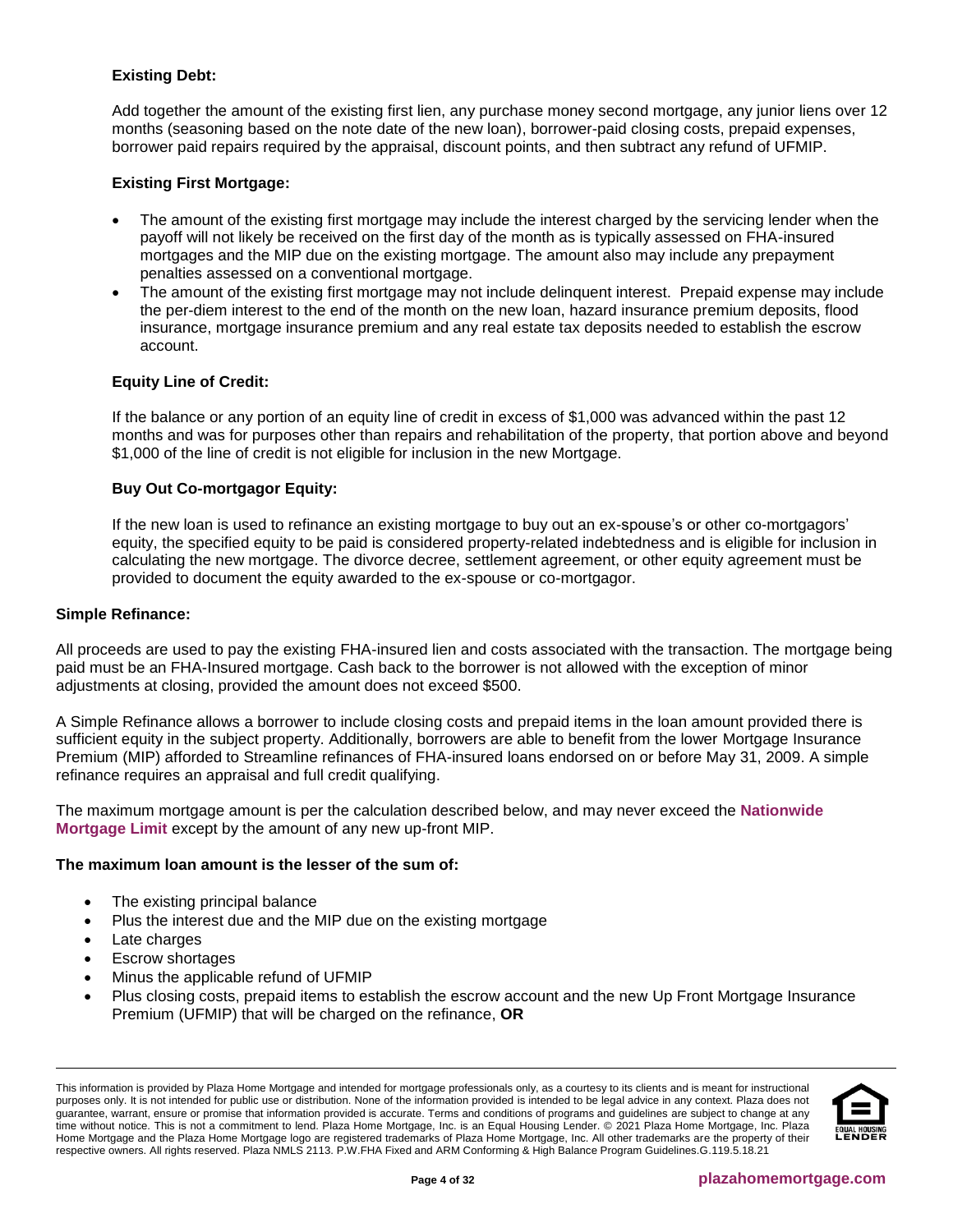- 97.75% of the appraised value of the property for properties acquired over 12 months from the case number assignment date. If the property was acquired within 12 months of the case number assignment date, refer to **Refinances – [Calculating Adjusted Value](#page-4-0)**
- Plus the new UFMIP that will be charged on the refinance

# **Prepaid expenses may include:**

- Per Diem interest to the end of the month on the new loan.
- Hazard insurance and flood insurance premium deposits
- Monthly MIPs **AND**
- Any real estate tax deposits needed to establish the escrow account.

## Refer to **[4000.1.II.A.8-Simple Refinance](http://portal.hud.gov/hudportal/documents/huddoc?id=40001HSGH.pdf#page=413)**.

#### **Cash-Out Refinances:**

A cash-out is a first lien in which the loan proceeds may include the funds required to pay off any existing liens, related prepaid items, closing costs, and the disbursement of cash to the borrower.

- The borrower must have made at least six consecutive monthly payments on the mortgage that is being refinanced beginning with the payment made on the first payment due date.
- The first payment due date of the refinance loan must occur no earlier than 210 days after the first payment due date of the existing loan.
- The borrower must have owned and occupied the subject property as their principal residence for the 12 months prior to the date of case number assignment.
	- o Exceptions are allowed in the case of inheritance.
- A non-occupant co-borrower can not be added to the cash-out refinance transaction.
- Manufactured Housing is not eligible for cash-out.

# Refer to **[4000.1.II.A.8.v-Cash-Out Refinances](http://portal.hud.gov/hudportal/documents/huddoc?id=40001HSGH.pdf#page=408)**.

#### <span id="page-4-0"></span>**Refinances - Calculating Adjusted Value:**

- For properties acquired by the Borrower within 12 months of the case number assignment date, the Adjusted Value is the lesser of:
	- $\circ$  the Borrower's purchase price, plus any documented improvements made subsequent to the purchase; or
	- o the Property Value.
- For properties acquired by the Borrower greater than or equal to 12 months prior to the case number assignment date, the Adjusted Value is the Property Value.
- Inherited Properties: Properties acquired by the Borrower within 12 months of the case number assignment date by inheritance or through a gift from a family member may utilize the calculation of Adjusted Value for properties purchased 12 months or greater.

#### **Streamline Refinance:** Refer to the **[Streamline Refinance](#page-22-1)** section later in this document.

#### **Properties Listed For Sale:**

Refinances of properties listed for sale are not permitted. The listing agreement must be cancelled at least 1 day prior to the date the application is taken.



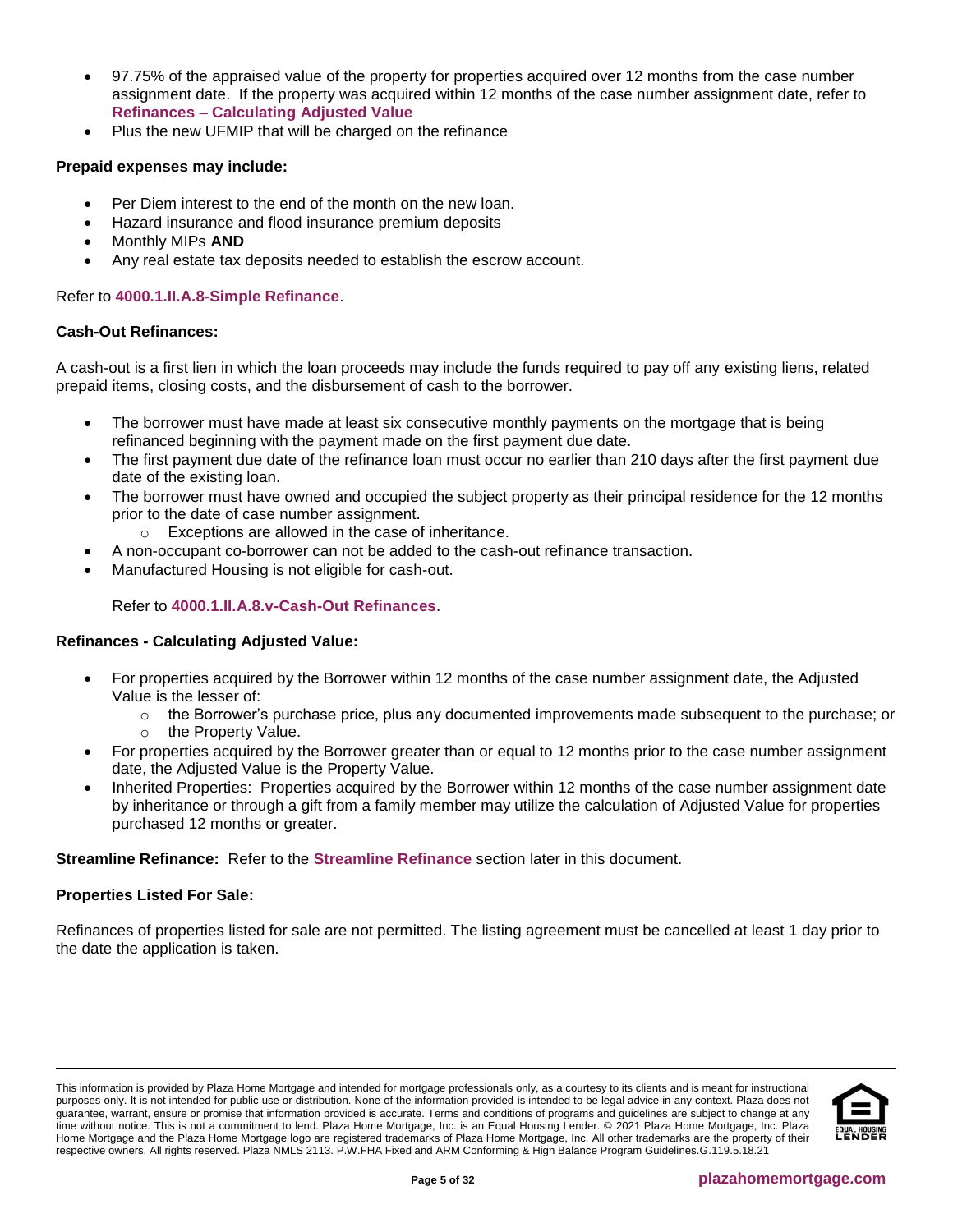<span id="page-5-0"></span>Property flipping is a practice whereby a property recently acquired is resold for a considerable profit with an artificially inflated value.

To address the issue of property flipping, FHA has placed certain time restrictions and additional documentation requirements on purchase transactions involving the resale of an existing property, including 203(k) loans.

Property eligibility is based upon the time that has elapsed between the date the seller obtained legal ownership of the property (based upon the date of settlement) and the date the buyer and seller execute the sales contract that will result in the FHA mortgage insurance (the re-sale date).

If uncertain about property eligibility, check with the local Homeownership Center (HOC).

**Resale Less Than or Equal to 90 Days:** If the re-sale date is 90 days or less following the date of acquisition by the seller, the property is not eligible for a mortgage to be insured by FHA.

#### **Transactions involving one of the following exemptions are not subject to the time restrictions on resale mentioned above:**

- FHA REO properties sold by FHA.
- Resale of properties purchased by an employer or relocation agency in connection with employee relocation. What FHA intends to exempt is bona fide relocation agencies that contract with employers to handle relocations of their employees. A relocation agency DOES NOT include individual real estate agents that advertise themselves as relocation experts and who purchase properties from persons who are relocating from the area.
- A builder selling a newly built home or building a home for a homebuyer wanting to use FHA-insured financing. Example: A builder selling to another builder prior to the completion of a home would be exempt from the time restrictions.
- Property inherited by the property seller. The property seller will not be required to hold title to that property for 90 days before he/she can sell it with FHA insured financing. The property seller must still be the owner of record but the 90 day ownership period will not be required. Further, since there was no previous sale of the property because it was inherited, there is no previous sales price that might trigger the second appraisal requirement set forth in the flipping rules. The underwriter must include the documentation evidencing the inheritance in the case binder when submitting the case for insurance.
- Sales of properties by state and federally charted financial institutions and Government Sponsored Enterprises (GSE) (e.g. Fannie Mae and Freddie Mac). **Note:** Mortgage Insurance companies are not considered a state or federally chartered financial institution and are not qualified as a GSE.
- Sales of properties by nonprofits approved to purchase HUD-owned single family properties at a discount with resale restrictions.
- Sales of properties by local and state government agencies.
- Sales of properties within Presidentially-Declared Disaster Areas, upon FHA's announcement of eligibility in a mortgagee letter specific to said disaster.

**Resale Greater Than 90 Days:** Loans with resale dates greater than 90 days and up to 180 days are generally eligible for a mortgage insured by FHA but may require supplemental documentation, including an additional appraisal.

If the resale price is greater than or equal to 100% over the property seller's acquisition price, a second FHA appraisal from a new appraiser is required. The second appraisal cannot be provided by or paid for by the borrower. If the resale price is less than 100% of the property seller's acquisition price, then no additional appraisal documentation is required.

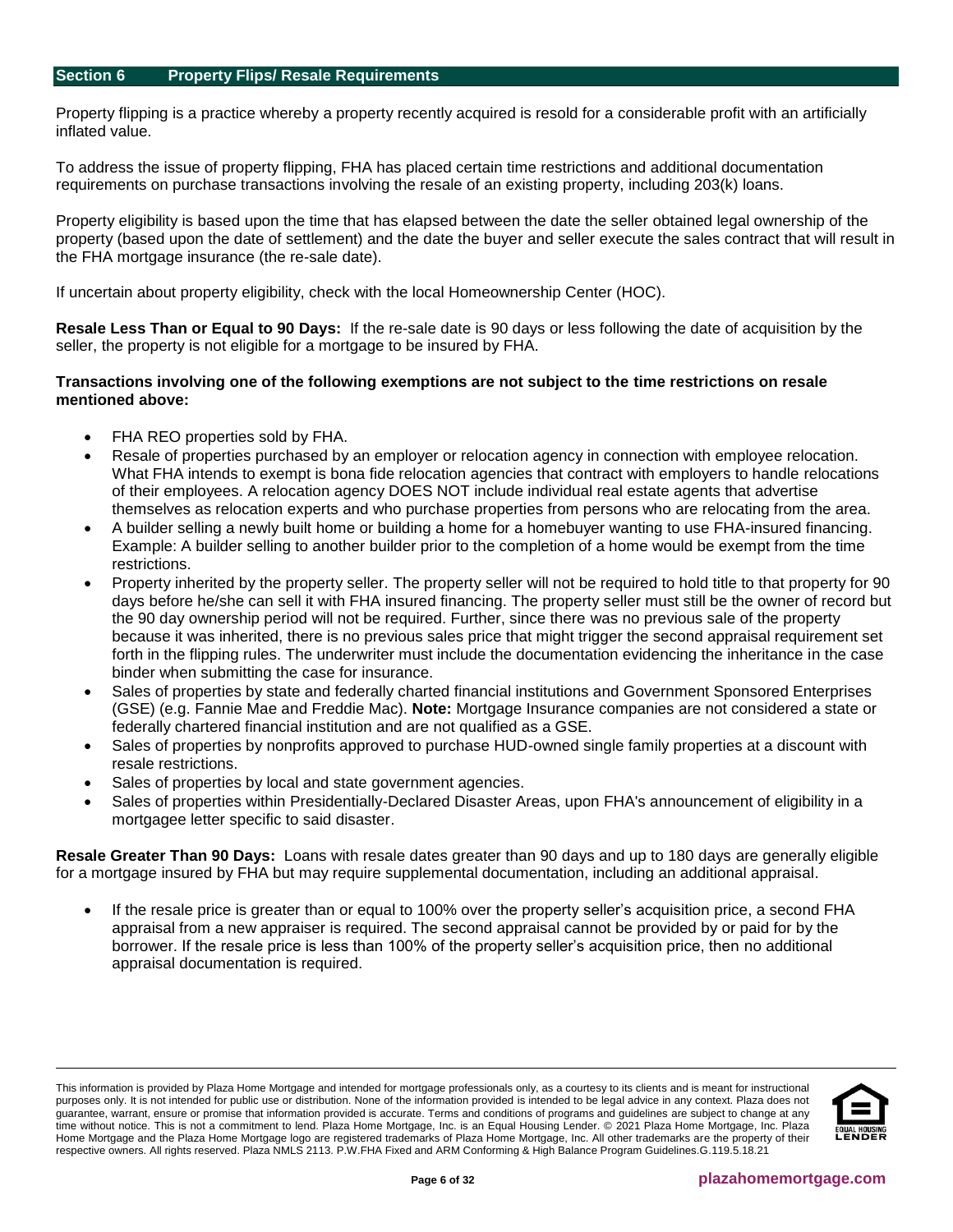**Unexpired Redemption Period:** Foreclosed properties that are located in a state where a redemption period is allowed, including Fannie Mae and Freddie Mac owned or HUD REO are not eligible until all of the following are met:

- The redemption period has expired. **AND**
- The foreclosure sale has been confirmed. **AND**
- Clear and marketable title is obtained.

#### Refer to **[4000.1.II.A.1.b-Restrictions on Property Flipping](http://portal.hud.gov/hudportal/documents/huddoc?id=40001HSGH.pdf#page=152)**.

#### <span id="page-6-0"></span>**Section 7 Identity of Interest**

The terms Identity of Interest and Non-Arm's Length describe certain transactions between parties with family or business relationships that may pose increased risk and warrant additional precautions when evaluating that risk.

Refer to **[4000.1.II.A.2.b-Limitations Based on Identity of Interest](http://portal.hud.gov/hudportal/documents/huddoc?id=40001HSGH.pdf#page=165)**.

#### <span id="page-6-1"></span>**Section 8 Loan Limits**

For most single-family mortgage insurance programs, the maximum insurable amount is the lesser of:

- The **[Nationwide Mortgage Limit](https://entp.hud.gov/idapp/html/hicostlook.cfm)** for the area, usually a county or metropolitan statistical area (MSA). **OR**
- The applicable LTV limit, determined by a fixed percentage of the lesser of the sales price or the appraised value.
- Manufactured Housing is not eligible for High Balance loan limits.

| <b>Maximum Base Loan Amount</b> |                 |                          |                     |                     |  |  |  |  |
|---------------------------------|-----------------|--------------------------|---------------------|---------------------|--|--|--|--|
|                                 |                 | <b>Contiguous States</b> | Hawaii <sup>1</sup> |                     |  |  |  |  |
| Unit                            | <b>Standard</b> | <b>High Balance</b>      | <b>Standard</b>     | <b>High Balance</b> |  |  |  |  |
|                                 | \$548,250       | \$822,375                | \$822,375           | N/A                 |  |  |  |  |
|                                 | \$702,000       | \$1,053,000              | \$1,053,000         | N/A                 |  |  |  |  |
|                                 | \$848,500       | \$1,272,750              | \$1,272,750         | N/A                 |  |  |  |  |
|                                 | \$1,054,500     | \$1,581,750              | \$1,581,750         | N/A                 |  |  |  |  |

There are no properties in Hawaii with loan limits higher than the applicable base conforming limits for 2021. As a result, there are no High Balance limits specific for this state.

Maximum base loan amounts are county specific and may be lower in a particular county.

Maximum loan limits are determined by geographic areas. HUD's website contains a complete schedule of FHA **[Nationwide Mortgage Limits](https://entp.hud.gov/idapp/html/hicostlook.cfm)**.

#### <span id="page-6-2"></span>**Section 9 Subordinate Financing**

New or existing subordinate financing is allowed per the LTV/CLTV limits.

Properties with Property Assessed Clean Energy (PACE) obligations are ineligible.

- Any PACE obligations or liens must be paid and satisfied at or prior to closing.
- PACE liens may not be subordinated.

Refer to **[4000.1.II.A.4-Secondary Financing \(TOTAL\)](http://portal.hud.gov/hudportal/documents/huddoc?id=40001HSGH.pdf#page=235)** and **[4000.1.II.A.4-Secondary Financing \(Manual\)](http://portal.hud.gov/hudportal/documents/huddoc?id=40001HSGH.pdf#page=308)**.

This information is provided by Plaza Home Mortgage and intended for mortgage professionals only, as a courtesy to its clients and is meant for instructional purposes only. It is not intended for public use or distribution. None of the information provided is intended to be legal advice in any context. Plaza does not guarantee, warrant, ensure or promise that information provided is accurate. Terms and conditions of programs and guidelines are subject to change at any time without notice. This is not a commitment to lend. Plaza Home Mortgage, Inc. is an Equal Housing Lender. © 2021 Plaza Home Mortgage, Inc. Plaza Home Mortgage and the Plaza Home Mortgage logo are registered trademarks of Plaza Home Mortgage, Inc. All other trademarks are the property of their respective owners. All rights reserved. Plaza NMLS 2113. P.W.FHA Fixed and ARM Conforming & High Balance Program Guidelines.G.119.5.18.21

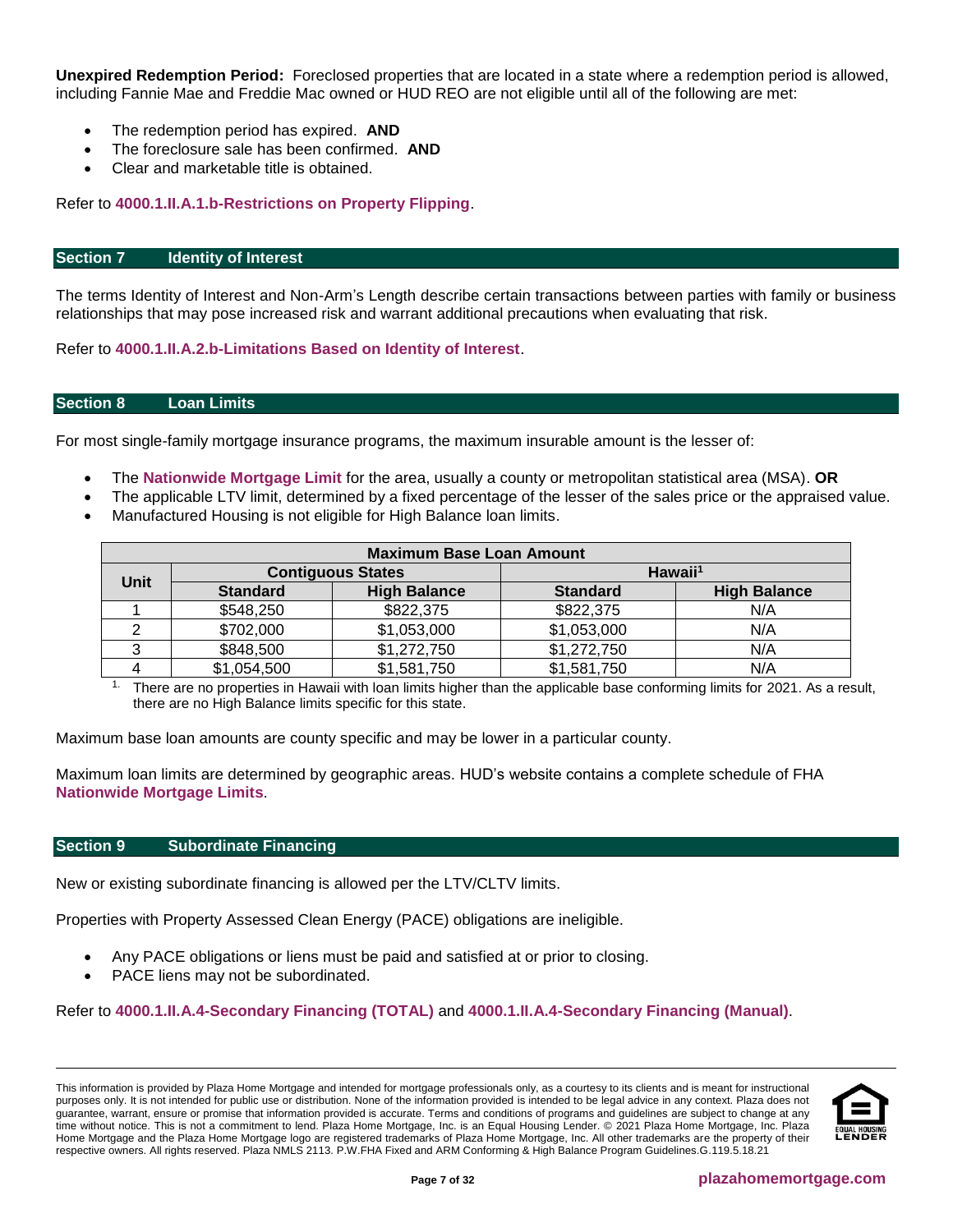#### <span id="page-7-0"></span>**Eligible Borrowers:**

- U.S. citizens
- Permanent resident aliens
- Non-permanent resident aliens
- Deferred Action for Childhood Arrivals (DACA) program recipients
- Non-occupant co-borrowers

## **Non-permanent Resident Aliens:**

- Must be principal residence (non-owner Streamlines not allowed)
- Have a valid Social Security number.
- Are eligible to work in the United States as evidenced by an Employment Authorization Document (EAD) issued by the USCIS.
	- o A Social Security card cannot be used as evidence of work status.

# **Occupying and Non-occupying Borrowers and Co-borrowers:**

- Must take title to the property at settlement.
- Are obligated on the mortgage Note. **AND**
- Must sign all security instruments.

#### **Non-occupant Borrowers:**

- For Non-Occupying Borrower Transactions, the maximum LTV is 75%. The LTV can be increased to a maximum of 96.5% if the Borrowers are family members as defined in **[4000.1.II.A.2.B-Maximum LTV for Non-Occupying](https://www.hud.gov/sites/documents/40001HSGH.PDF)  [Borrower Transaction](https://www.hud.gov/sites/documents/40001HSGH.PDF)**, provided the transaction does not involve:
	- o A family member selling to a family member who will be a non-occupying Co-Borrower; **OR**
	- o A transaction on a 2-4 unit property
- When there are two or more borrowers, but one or more will not occupy the property as a principal residence, the maximum mortgage is limited to 75% LTV, however; maximum financing is available for borrowers related by blood, marriage or law (family). All borrowers, regardless of occupancy status, must sign the security instrument and mortgage Note. If a parent is selling to a child, the parent cannot be the co-borrower with the child on the new mortgage unless the LTV is 75% or less. See **[4000.1.II.A.2-LTV Limitations Based on Non-Occupying](http://portal.hud.gov/hudportal/documents/huddoc?id=40001HSGH.pdf#page=166)  [Borrower Status](http://portal.hud.gov/hudportal/documents/huddoc?id=40001HSGH.pdf#page=166)** for additional details and requirements.
- Loans with LTVs greater than 75% are limited to 1-unit properties.
- Non-occupant co-borrowers may not be added to a cash-out refinance transaction in order to meet FHA's credit underwriting guidelines for the mortgage. Any co-borrower being added to the Note must be an occupant of the property.

#### **Deferred Action for Childhood Arrivals (DACA) program recipients:**

- Must be borrower's principal residence;
- Borrower must have a valid Social Security Number (SSN), except for those employed by the World Bank, a foreign embassy, or equivalent employer identified by HUD;
- Borrower must be eligible to work in the U.S. as evidenced by the Employment Authorization Document issued by USCIS, and
- The borrower satisfies the same requirements, terms and conditions as those for U.S. citizens.

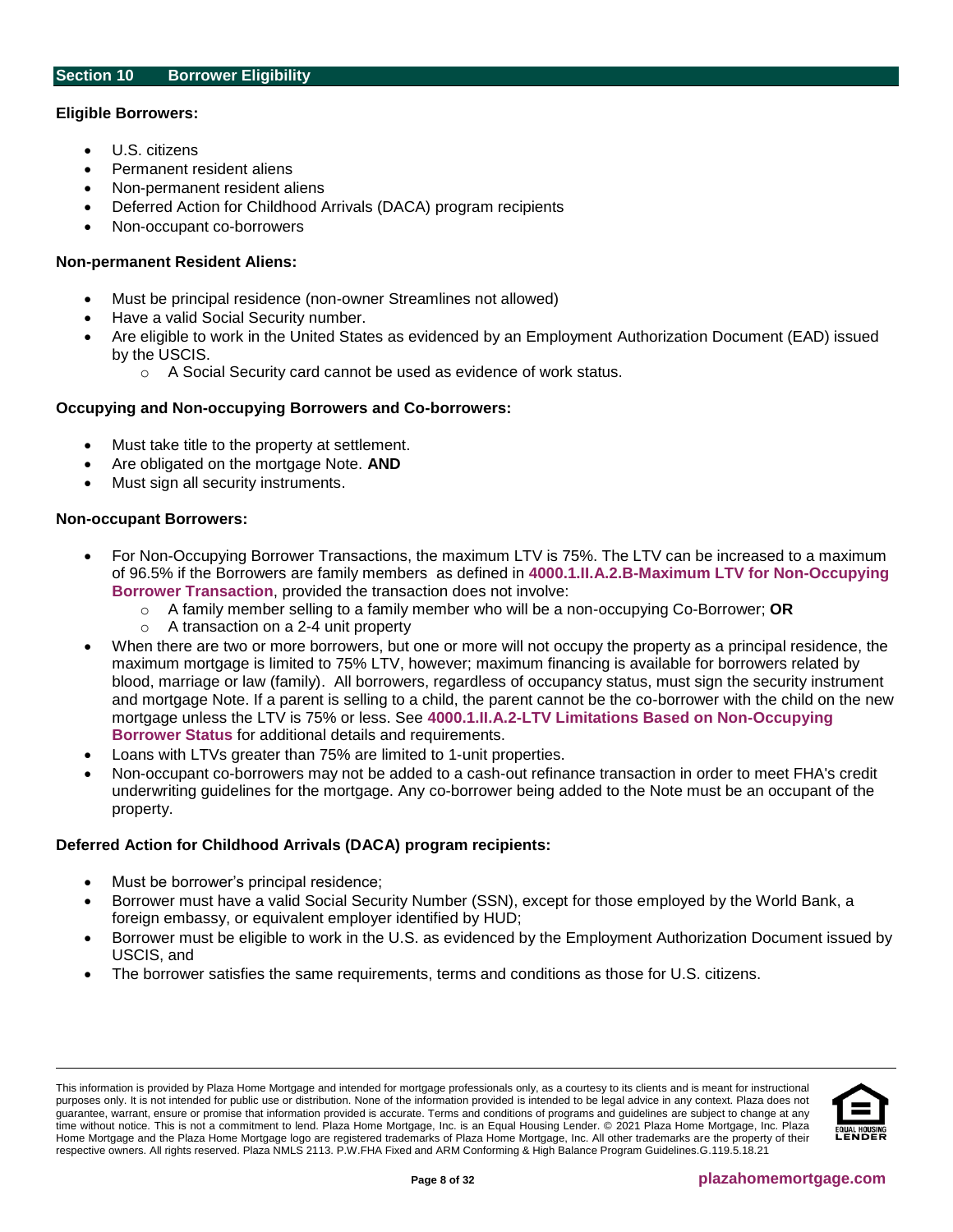The Employment Authorization Document is required to substantiate work status. If the Employment Authorization Document will expire within one year and a prior history of residency status renewals exists, the lender may assume that continuation will be granted. If there are no prior renewals, the lender must determine the likelihood of renewal based on information from the USCIS.

A borrower residing in the U.S. by virtue of refugee or asylee status granted by the USCIS is automatically eligible to work in this country. The Employment Authorization Document is not required, but documentation substantiating the refugee or asylee status must be obtained.

# **First Time Home Buyers:**

- A first time homebuyer is defined as a borrower who has had no ownership interest, sole or joint, in a principal residence during the 3 year period preceding the date of purchase of the subject property.
- A borrower does not have to have housing counseling in order to obtain an FHA mortgage. However, housing counseling is still highly encouraged for first time buyers.
- For information on housing counseling and to find a counselor go to the following HUD website: **[http://portal.hud.gov/hudportal/HUD?src=/i\\_want\\_to/talk\\_to\\_a\\_housing\\_counselor](http://portal.hud.gov/hudportal/HUD?src=/i_want_to/talk_to_a_housing_counselor)** or call HUD's interactive voice system at 1-800-569-4287.

# **Valid Social Security Number:**

Eligible borrowers must provide evidence of a valid Social Security number on all FHA loans. Evidence includes a copy of the borrower's:

- Social Security card. Tax Identification numbers (TINs) are not allowed.
- Paystub, W-2 or other government-issued card that includes the borrower's Social Security number.
- FHA requires validation of Social Security numbers for consistency with the borrower's name through FHA Connections.

# **Ineligible Borrowers:**

- Charitable organizations
- Non-profit agencies
- State or local government agencies
- Foreign Nationals

# <span id="page-8-0"></span>**Section 11 Underwriting Method**

All loans, with the exception of Streamline Refinances, must be decisioned through FHA TOTAL Scorecard. Provide a copy of the TOTAL Scorecard recommendation from DU or LPA. With the exception of manufactured housing, which requires an AUS approval, loans not receiving an acceptable AUS result must be manually underwritten subject to eligibility.

| <b>Transaction Type</b>                                      | <b>Underwriting Method</b> | <b>Acceptable AUS Results</b>   |  |  |
|--------------------------------------------------------------|----------------------------|---------------------------------|--|--|
| Purchase, Rate/Term, Simple<br>Refinance, Cash-Out Refinance | DU. LPA. Manual            | Approve/Eligible or Accept/Pass |  |  |
| Streamline Refinance                                         | Manual                     | N/A                             |  |  |

Regardless of the risk assessment made by TOTAL, the DE underwriter remains accountable for compliance with FHA guidelines and eligibility requirements, as well as for any credit, capacity and documentation requirements covered herein.

This information is provided by Plaza Home Mortgage and intended for mortgage professionals only, as a courtesy to its clients and is meant for instructional purposes only. It is not intended for public use or distribution. None of the information provided is intended to be legal advice in any context. Plaza does not guarantee, warrant, ensure or promise that information provided is accurate. Terms and conditions of programs and guidelines are subject to change at any time without notice. This is not a commitment to lend. Plaza Home Mortgage, Inc. is an Equal Housing Lender. © 2021 Plaza Home Mortgage, Inc. Plaza Home Mortgage and the Plaza Home Mortgage logo are registered trademarks of Plaza Home Mortgage, Inc. All other trademarks are the property of their respective owners. All rights reserved. Plaza NMLS 2113. P.W.FHA Fixed and ARM Conforming & High Balance Program Guidelines.G.119.5.18.21

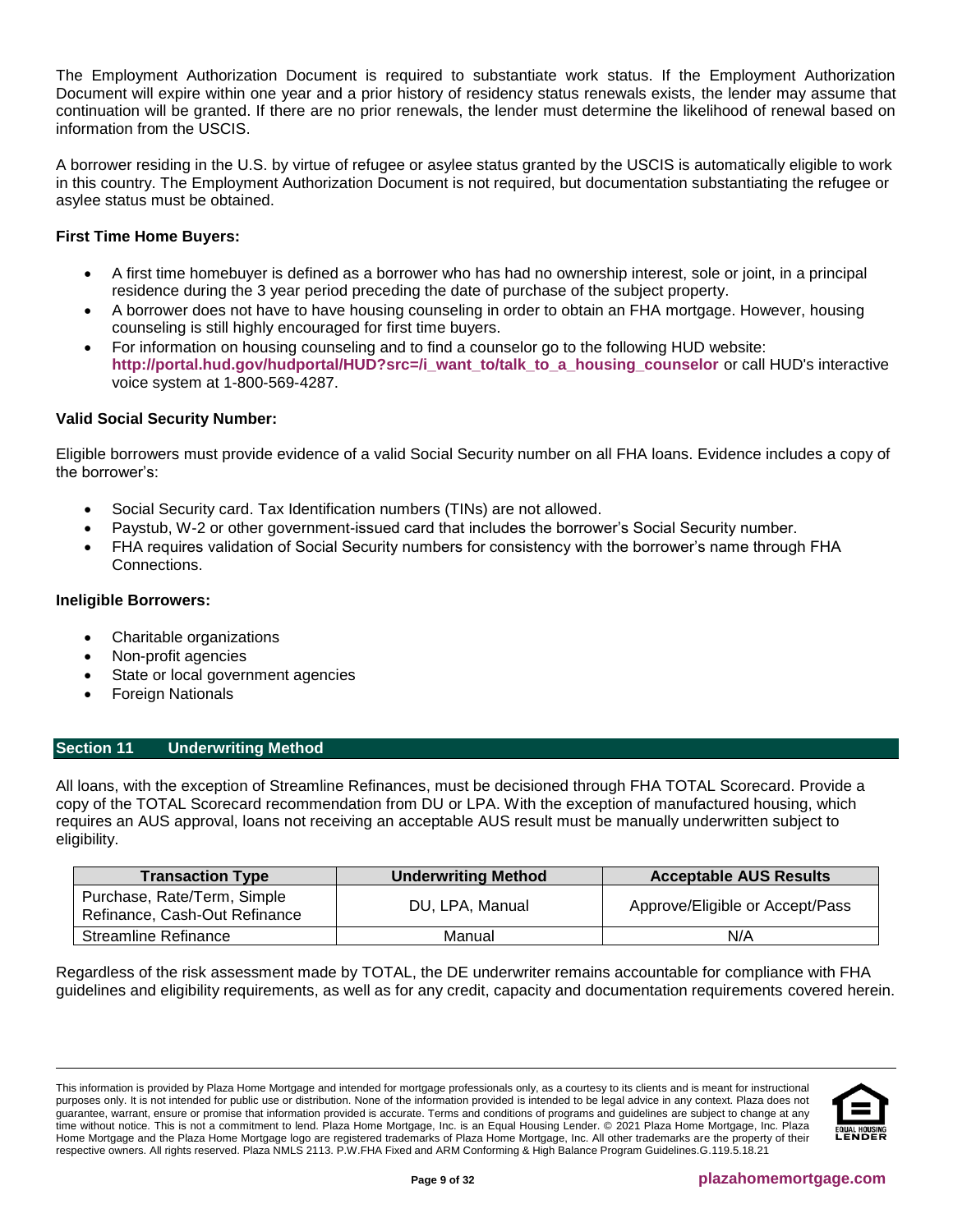**Manual Underwriting:** For loans that receive an AUS Refer or that otherwise require a downgrade to manual underwriting, refer to **[4000.1.II.A.4-Accept Risk Classifications Requiring a Downgrade to Manual Underwriting](http://portal.hud.gov/hudportal/documents/huddoc?id=40001HSGH.pdf#page=148)  [\(TOTAL\)](http://portal.hud.gov/hudportal/documents/huddoc?id=40001HSGH.pdf#page=148)** and to **[4000.1.II.A.5-Manual Underwriting of the Borrower](http://portal.hud.gov/hudportal/documents/huddoc?id=40001HSGH.pdf#page=250)**.

Manufactured Housing is not eligible for manual underwriting.

#### <span id="page-9-0"></span>**Section 12 Credit**

#### **Credit Score:**

**Minimum Credit Score: [Refer to the Program Matrix in Section 3](#page-1-0)**

**No Credit Score:** Borrowers without a minimum qualifying credit score are ineligible.

# **Qualifying Credit Score:**

- A tri-merge credit report is required on all loans.
- The qualifying score is the lower of two or the middle of three scores.
- The lowest qualifying score of all applicants is used to qualify.
- Each borrower must have at least one credit score.

# **Housing Payment History:**

- For purchases and non-streamline refinances, the mortgage payment history may be deemed satisfactory when the mortgage credit rating is disclosed on the credit report, is evaluated by the AUS, and the loan receives an "Approve/Eligible" or "Accept/Eligible" recommendation.
- The rental payment history will be deemed acceptable per the AUS findings for loans that receive an "Approve/Eligible" or "Accept/Eligible" recommendation.
- When the housing payment history is not evaluated by an AUS, or for Refer/manually underwritten loans:
	- $\circ$  There may be no history of any 30-day late mortgage or rental payments within the last 12 months.
	- $\circ$  There may be no more than two 30-day late mortgage or rental payments in the previous 24 months.
	- o The housing payment history must be documented by:
		- The credit report; or
		- VOR received directly from the landlord (for landlords with no Identity of Interest with the borrower); or
		- VOM received directly from an institutional mortgage servicer; or
		- Canceled checks that cover the most recent 12-month period.
- Streamline refinances must have 0 x 30 mortgage lates in the last 12 months.
- Borrowers who are living rent free are eligible provided the Mortgagee obtains verification directly from the property owner that the borrower has been living rent-free and the amount of time the borrower has been living rent free.

#### **Revolving and Installment Accounts - Manually Underwritten Loans:**

- Installment Accounts must have no more than 0 x 30 in the last 12 months and 2 x 30 in the last 24 months.
- Revolving Accounts must have no more than 2 x 60 or 0 x 90 in the last 12 months.

#### **Non-traditional Credit - Manually Underwritten Loans:**

- All loans require a credit score. Borrowers without a minimum qualifying credit score are ineligible.
- Manually underwritten loans require sufficient credit depth. To demonstrate sufficient credit depth, borrower credit on manually underwritten loans must fit into one of the following scenarios. Borrowers whose traditional credit does not meet one of the following scenarios must supplement their traditional credit with non-traditional credit.

This information is provided by Plaza Home Mortgage and intended for mortgage professionals only, as a courtesy to its clients and is meant for instructional purposes only. It is not intended for public use or distribution. None of the information provided is intended to be legal advice in any context. Plaza does not guarantee, warrant, ensure or promise that information provided is accurate. Terms and conditions of programs and guidelines are subject to change at any time without notice. This is not a commitment to lend. Plaza Home Mortgage, Inc. is an Equal Housing Lender. © 2021 Plaza Home Mortgage, Inc. Plaza Home Mortgage and the Plaza Home Mortgage logo are registered trademarks of Plaza Home Mortgage, Inc. All other trademarks are the property of their respective owners. All rights reserved. Plaza NMLS 2113. P.W.FHA Fixed and ARM Conforming & High Balance Program Guidelines.G.119.5.18.21

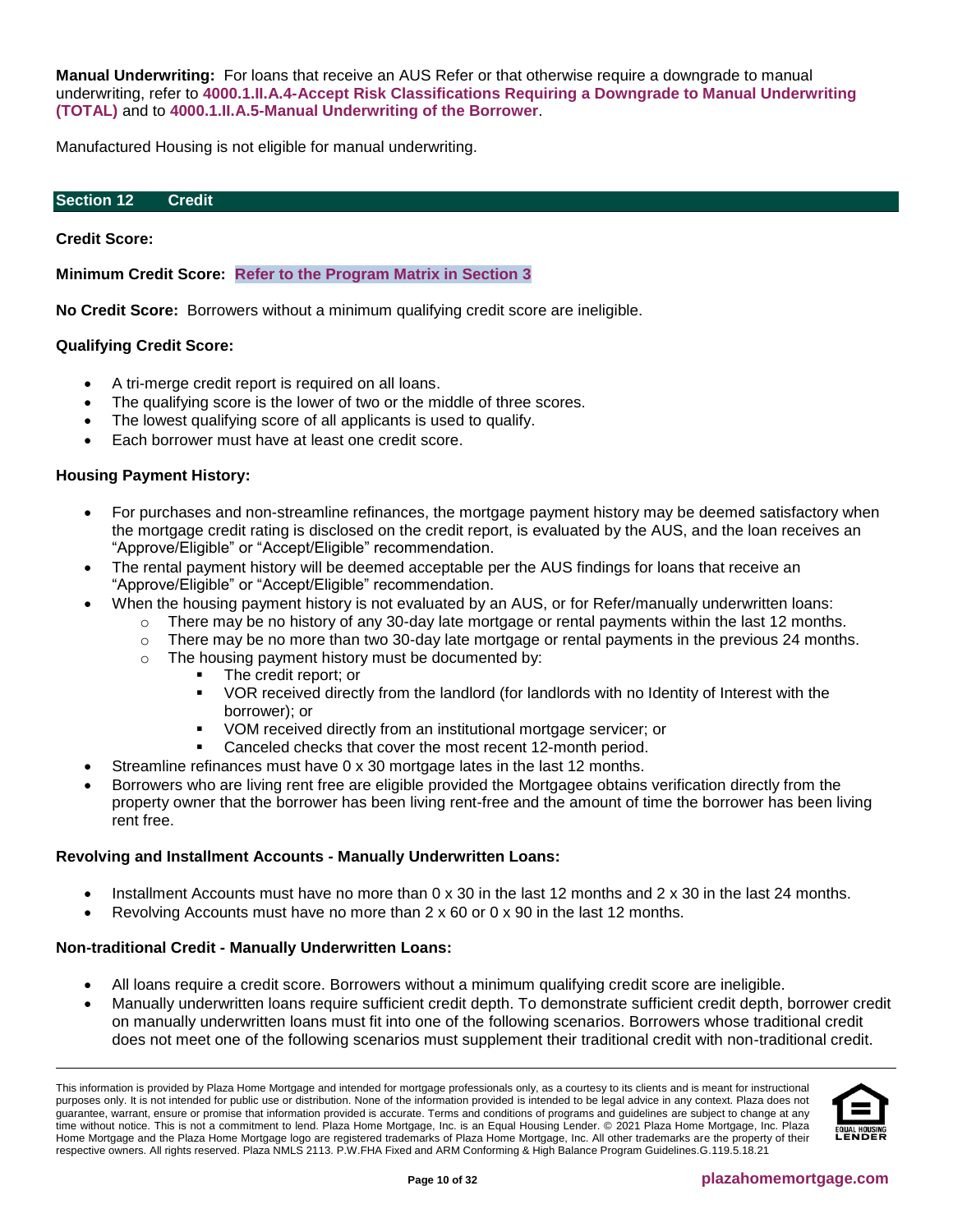- a. The borrower has three traditional trade lines that have been evaluated for at least 12 months. These trade lines do not need to be currently active but require some activity in the last 24 months.
- b. The borrower has two traditional trade lines that have been evaluated for at least 24 months and have had some activity in the last 24 months.
- c. The borrower has a traditional credit history of 5+ years and there are not any accounts with late payments or any collection accounts in the last 24 months.

Non-traditional trade lines may be considered in addition to traditional credit; however, it is not acceptable to base a credit decision solely off of non-traditional trade lines. Non-traditional trade lines can only be used to build on traditional credit.

# Refer to **[4000.1.II.A.5-Non-Traditional and Insufficient Credit \(Manual\)](http://portal.hud.gov/hudportal/documents/huddoc?id=40001HSGH.pdf#page=252)**

**Bankruptcy:** Borrowers with a previous Chapter 7 or Chapter 13 bankruptcy must meet the requirements in **[4000.1.II.A.4-Bankruptcy \(TOTAL\)](http://portal.hud.gov/hudportal/documents/huddoc?id=40001HSGH.pdf#page=187)** or **[4000.1.II.A.5-Bankruptcy \(Manual\)](http://portal.hud.gov/hudportal/documents/huddoc?id=40001HSGH.pdf#page=258)**.

**Foreclosures, Deed in Lieu, Pre-foreclosures and Short Sales:** Borrowers must meet the requirements in **[4000.1.II.A.4-Foreclosure and Deed in Lieu of Foreclosure](http://portal.hud.gov/hudportal/documents/huddoc?id=40001HSGH.pdf#page=188) (TOTAL)** or **[4000.1.II.A.5-Foreclosure and Deed in Lieu](http://portal.hud.gov/hudportal/documents/huddoc?id=40001HSGH.pdf#page=259)  [of Foreclosure](http://portal.hud.gov/hudportal/documents/huddoc?id=40001HSGH.pdf#page=259) (Manual)**.

**Consumer Credit Counseling:** Consumer Credit Counseling does not require a downgrade to manual underwriting. For manual underwriting refer to the **[4000.1.II.A.5-Credit Counseling/Payment Plan \(Manual\)](http://portal.hud.gov/hudportal/documents/huddoc?id=40001HSGH.pdf#page=261)**.

# **Collections, Judgments & Charge-offs:**

- **Explanation:** No documentation or letter of explanation is required for loans run through TOTAL Mortgage Scorecard receiving an "Accept/Approve" despite the presence of collection accounts, charge-offs or judgments. These accounts have been already taken into consideration in the borrower's credit score.
- **Including payment:** Regardless of the Accept/Approve/Refer recommendation by TOTAL Mortgage Scorecard, the lender must include the payment amount in the calculation of the borrower's DTI ratio. Payment amounts for charge-offs are not included.
- **Refer:** If TOTAL Mortgage Scorecard generates a "Refer," the underwriter must manually underwrite the loan. The underwriter must document reasons for approving a mortgage when the borrower has collection accounts, charge-offs or judgments. Regardless of the amount of outstanding collection accounts or judgments, the underwriter must determine if the collection account or judgment was a result of:
	- o The borrower's disregard for financial obligations.
	- o The borrower's inability to manage debt. **OR**
	- o Extenuating circumstances

The borrower *must* provide a letter of explanation with supporting documentation for each outstanding collection account, charge-off and judgment. The explanation and supporting documentation must be consistent with other credit information in the file.

#### **Payoff Requirements for Judgments and Collection Accounts:**

#### **Judgments:**

Judgments must be paid prior to or at closing. An exception to the payoff of a court ordered judgment may be made if the borrower has an agreement with the creditor to make regular and timely payments. Provide a copy of the agreement and proof of 3 months payments made prior to credit approval. Borrowers may not prepay the scheduled payments to qualify. If exception is made the payment must be included in the calculation of the DTI ratio.

Judgments of a non-purchasing spouse in a community property state must be paid in full, or meet the exception guidance for judgments.

This information is provided by Plaza Home Mortgage and intended for mortgage professionals only, as a courtesy to its clients and is meant for instructional purposes only. It is not intended for public use or distribution. None of the information provided is intended to be legal advice in any context. Plaza does not guarantee, warrant, ensure or promise that information provided is accurate. Terms and conditions of programs and guidelines are subject to change at any time without notice. This is not a commitment to lend. Plaza Home Mortgage, Inc. is an Equal Housing Lender. © 2021 Plaza Home Mortgage, Inc. Plaza Home Mortgage and the Plaza Home Mortgage logo are registered trademarks of Plaza Home Mortgage, Inc. All other trademarks are the property of their respective owners. All rights reserved. Plaza NMLS 2113. P.W.FHA Fixed and ARM Conforming & High Balance Program Guidelines.G.119.5.18.21

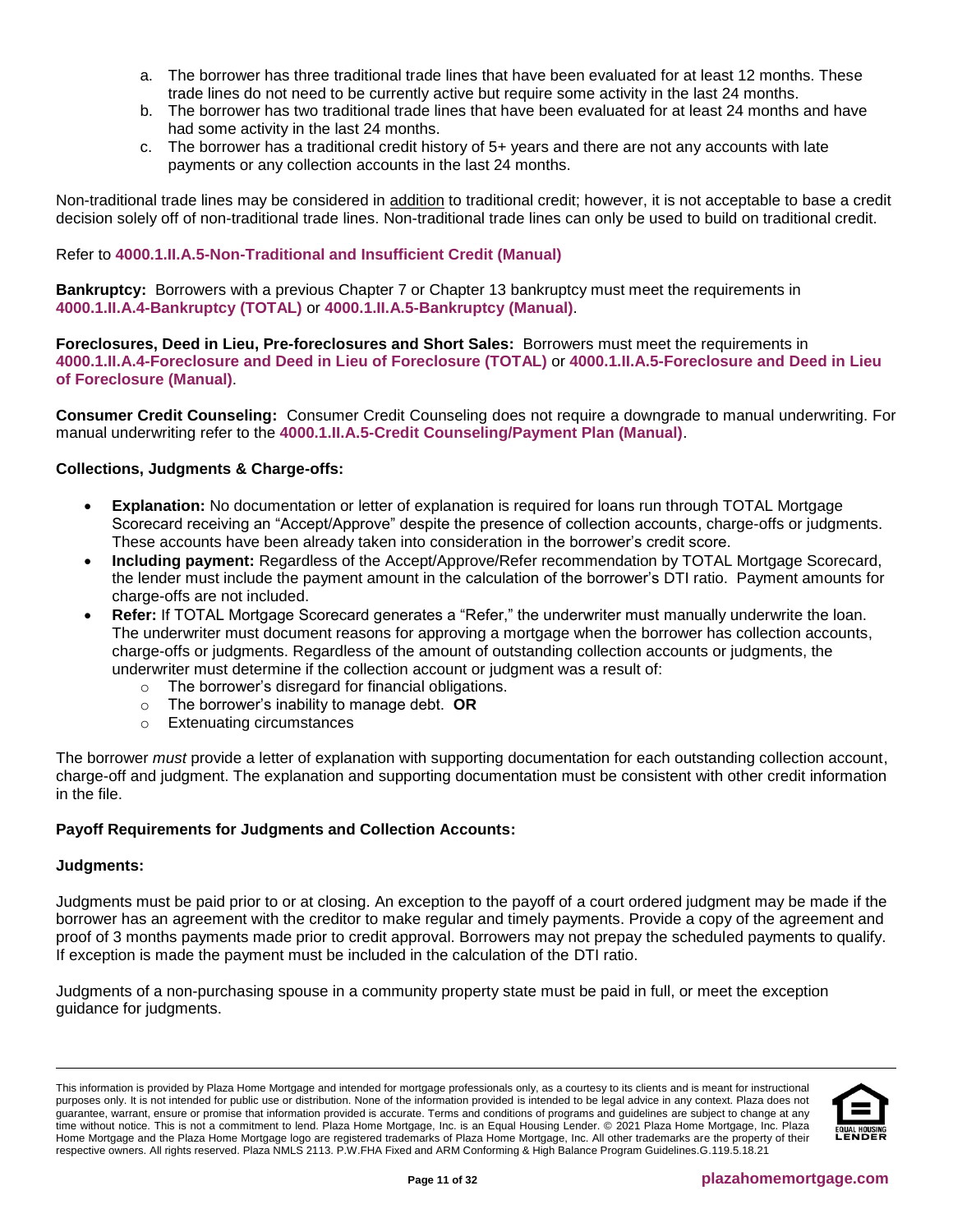# **Collection Accounts:**

If the total outstanding balance for all borrowers is less than \$2,000, a capacity analysis is not required. However, if the total outstanding balance of all collection accounts for all borrowers is equal to or greater than \$2,000, the underwriter must perform a capacity analysis. Collection accounts of a non-purchasing spouse in a community property state are included in the cumulative balance.

Medical collections and charge off accounts are excluded from this guidance and do not require resolution.

# **Tax Liens:**

Tax liens may remain unpaid if:

- The Borrower has entered into a valid repayment agreement with the lien holder to make regular payments on the debt. **AND**
- The Borrower has made timely payments for at least 3 months of scheduled payments.
- The Borrower cannot prepay scheduled payments in order to meet the required minimum of 3 months of payments.
- The lien holder must subordinate the tax lien to the FHA-insured Mortgage.

#### **Capacity Analysis for the Payment/Payoff of Collections, Judgments and Disputed Accounts:**

- At the time of or prior to closing, payment in full of the collection account, verification of acceptable source of funds required.
- The borrower makes payment arrangements with the creditor. A credit report or creditor letter verifying the monthly payment is required and the monthly payment must be included in the DTI ratio.
- If evidence of a payment arrangement is not available, the underwriter must calculate the monthly payment using 5% of the outstanding balance of each collection, and the monthly payment included in the DTI ratio.

#### **Disputed Accounts:**

The existence of potentially inaccurate information on a borrower's credit report resulting in a dispute must be reviewed by an underwriter. Accounts that appear as disputed on the borrower's credit report are not considered in the credit score utilized by TOTAL Mortgage Scorecard in rating the application.

If the credit report indicates that the borrower is disputing derogatory credit accounts, the borrower must provide a letter of explanation and documentation supporting the basis of the dispute.

Disputed derogatory credit accounts are defined as follows:

- Disputed charge-off accounts.
- Disputed collection accounts. **AND**
- Disputed accounts with late payments in the last 24 months.

Disputed derogatory credit accounts of a non-purchasing spouse in a community property state are not included.

#### **TOTAL Mortgage Scorecard Accept/Approve Loans with Disputed Derogatory Accounts:**

| <b>Disputed Derogatory Credit</b> | If the cumulative outstanding balance of disputed derogatory credit accounts of all |
|-----------------------------------|-------------------------------------------------------------------------------------|
| Accounts greater than or          | borrowers is equal to or greater than \$1,000, the mortgage application must be     |
| equal to $$1,000$                 | downgraded to a "Refer" and a DE underwriter is required to manually underwrite the |
|                                   | loan as described above.                                                            |
| <b>Disputed Derogatory Credit</b> | If the cumulative outstanding balance of disputed derogatory credit accounts of all |
| Accounts less than \$1,000        | borrowers is less than \$1,000, a downgrade is not required.                        |

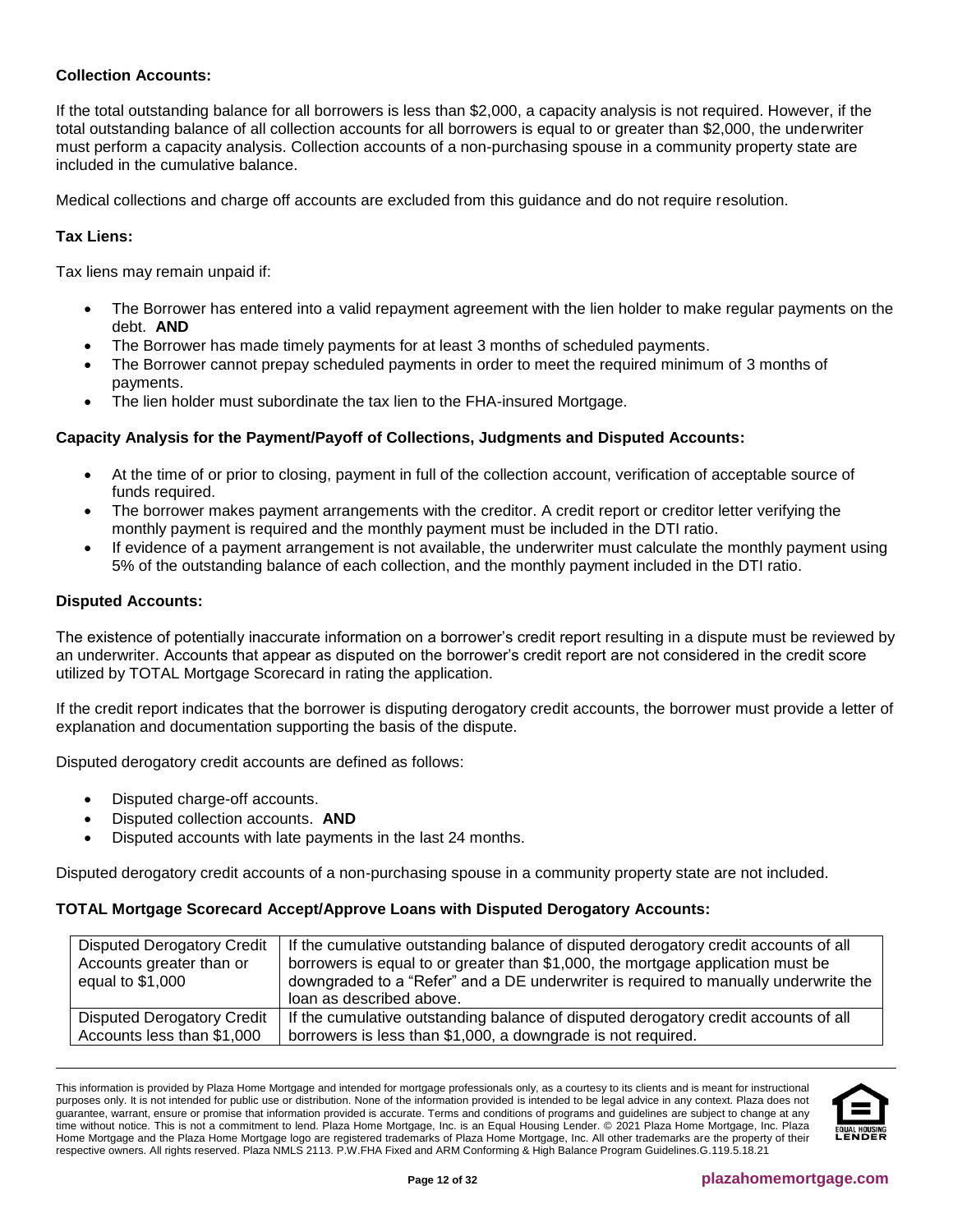| <b>Excluded Accounts</b> | Disputed medical accounts are excluded from the \$1,000 limit and do not<br>require documentation.                                                                                                                                                                                                                                                                                  |
|--------------------------|-------------------------------------------------------------------------------------------------------------------------------------------------------------------------------------------------------------------------------------------------------------------------------------------------------------------------------------------------------------------------------------|
|                          | Disputed derogatory credit accounts resulting from identity theft, credit card<br>theft, or unauthorized use are also excluded from the \$1,000 limit. However,<br>the lender must provide in the case binder a credit report, letter from the<br>creditor, or other appropriate documentation to support the dispute, such as a<br>police report disputing the fraudulent charges. |

# **Non-derogatory Disputed Accounts:**

- Non-derogatory disputed accounts are excluded from the \$1,000 cumulative total.
	- Non-derogatory disputed accounts include the following types of accounts:
		- o Disputed accounts with zero balance.
		- o Disputed accounts with late payments aged 24 months or greater. **AND**
		- o Disputed accounts that are current and paid as agreed.

If a borrower is disputing non-derogatory accounts, or is disputing accounts which are not indicated on the credit report as being disputed, the underwriter is not required to downgrade the application to a "Refer." However, the underwriter must analyze the effect of the disputed accounts on the borrower's ability to repay. If the dispute results in the borrower's monthly debt payments utilized in computing the DTI ratio being less than the amount indicated on the credit report, the borrower must provide documentation of the lower payments.

# <span id="page-12-0"></span>**Section 13 Income and Employment**

Refer to **[4000.1.II.A.4-Income Requirements \(TOTAL\)](http://portal.hud.gov/hudportal/documents/huddoc?id=40001HSGH.pdf#page=198)** or **[4000.1.II.A.5-Income Requirements \(Manual\)](http://portal.hud.gov/hudportal/documents/huddoc?id=40001HSGH.pdf#page=271)**.

#### **Verbal Verification of Employment:**

- Required on all loans.
- VOE must cover the most recent 2-year period.
- Must be performed within 10 days of the loan closing.

#### **Verbal VOE for Self Employed Borrowers:**

- Must verify the existence of the borrower's business within 30 days prior to the funding date.
- Verify from a third party, such as a CPA, regulatory agency or the applicable licensing bureau and by verifying a phone listing and address for the borrower's business using a telephone book, the Internet or directory assistance.
- Verify and document the name and title of the person that confirmed the employment and the date of the call.
- The Telephone Verification of Employment form must also include the name and title of the Plaza associate that performed the verification.

## **Rental Income from Retained Residence:**

In order to use rental income from the property being vacated by the borrower:

- Borrower must be relocating to an area more than 100 miles from the borrower's current Principal Residence.
- Borrower must provide a lease agreement of at least 1 year's duration after the Mortgage is closed.
- Borrower must provide evidence of the payment of the security deposit or first month's rent.
- Borrower must have at least 25% equity in the property being vacated as evidenced by an appraisal. The appraisal must also provide market rent. The appraisal is not required to be completed by an FHA Roster Appraiser.

This information is provided by Plaza Home Mortgage and intended for mortgage professionals only, as a courtesy to its clients and is meant for instructional purposes only. It is not intended for public use or distribution. None of the information provided is intended to be legal advice in any context. Plaza does not guarantee, warrant, ensure or promise that information provided is accurate. Terms and conditions of programs and guidelines are subject to change at any time without notice. This is not a commitment to lend. Plaza Home Mortgage, Inc. is an Equal Housing Lender. © 2021 Plaza Home Mortgage, Inc. Plaza Home Mortgage and the Plaza Home Mortgage logo are registered trademarks of Plaza Home Mortgage, Inc. All other trademarks are the property of their respective owners. All rights reserved. Plaza NMLS 2113. P.W.FHA Fixed and ARM Conforming & High Balance Program Guidelines.G.119.5.18.21

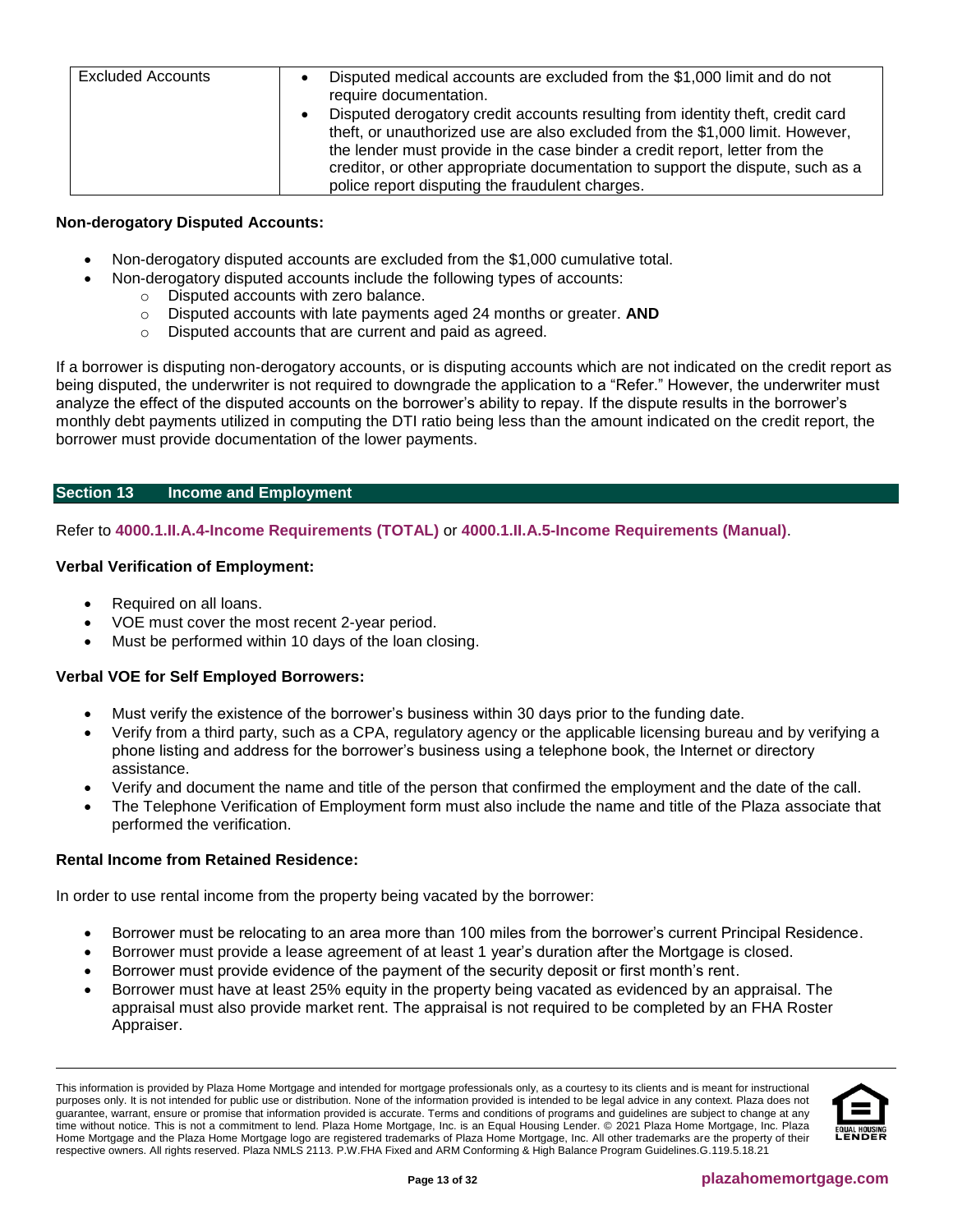# **IRS Form 4506-C:**

- All transactions except Streamline refinances require a signed and dated IRS Form 4506-C for all borrowers completed prior to closing.
- Refer to Plaza's **[Credit Guidelines](https://resourcecenter.plazahomemortgage.com/placli/all/ec8a4379a5da48c807257cbc0054308f?opendocument)** to determine if transcripts are required.

## <span id="page-13-0"></span>**Section 14 Qualifying Ratios**

**Debt Ratios:** Refer to the **[Program Matrix](#page-1-0)** for specific debt ratio requirements by loan scenario.

**Qualifying Rate:** Fixed Rate and 5/1 ARM Loans: Qualify based on the Note rate.

## **Installment Debt:**

- Payments on all installment debts with 10 months or more of remaining payments must be included in the DTI.
- Installment debts may be excluded if they will be paid off within 10 months **AND** the cumulative payment of all such debts are less than or equal to 5% of the borrower's gross monthly income.
- Installment accounts cannot be paid down to 10 months in order to be excluded.

**Auto Lease:** Payment must be included in the DTI regardless of the remaining number of payments.

**Revolving Debt:** If the account shown on the credit report has an outstanding balance and is not reporting a minimum monthly payment, the monthly payment for qualifying purposes must be calculated at the greater of 5% of the balance or \$10.

#### **30-Day Accounts:**

- In order to exclude payment in the debt ratio, the borrower must have paid the outstanding balance in full on every 30-day account each month for the past 12 months.
- If there are any late payments in the last 12 months, a payment of 5% of the outstanding balance must be used.
- Sufficient funds to pay off the account, in excess of funds required to close and for reserves, must be documented.

**Deferred Obligations:** Deferred obligations (excluding Student Loans) must be included in the borrower's liabilities. Written documentation of the deferral including the outstanding balance and terms of the deferred liability must be obtained from the creditor.

- The actual monthly payment (after deferral) must be used when available.
- If the payment is not known, the greater of the terms of the debt or 5% of the outstanding balance must be used.

# **Student Loans:** Refer to **[FHA Mortgagee Letter 2016-08](http://portal.hud.gov/hudportal/documents/huddoc?id=16-08ml.pdf)**:

- All Student Loans must be included in the borrower's liabilities regardless of payment type or status of payments.
- The amount included in the liabilities must be:
	- $\circ$  the greater of 1% of the outstanding balance or the monthly payment reported on the borrower's credit report; or
	- $\circ$  The actual documented payment provided the payment will fully amortize the loan over its term. Documentation must include:
		- The actual monthly payment
		- The payment status
		- Evidence of the outstanding balance
		- **•** Terms from the creditor

This information is provided by Plaza Home Mortgage and intended for mortgage professionals only, as a courtesy to its clients and is meant for instructional purposes only. It is not intended for public use or distribution. None of the information provided is intended to be legal advice in any context. Plaza does not guarantee, warrant, ensure or promise that information provided is accurate. Terms and conditions of programs and guidelines are subject to change at any time without notice. This is not a commitment to lend. Plaza Home Mortgage, Inc. is an Equal Housing Lender. © 2021 Plaza Home Mortgage, Inc. Plaza Home Mortgage and the Plaza Home Mortgage logo are registered trademarks of Plaza Home Mortgage, Inc. All other trademarks are the property of their respective owners. All rights reserved. Plaza NMLS 2113. P.W.FHA Fixed and ARM Conforming & High Balance Program Guidelines.G.119.5.18.21

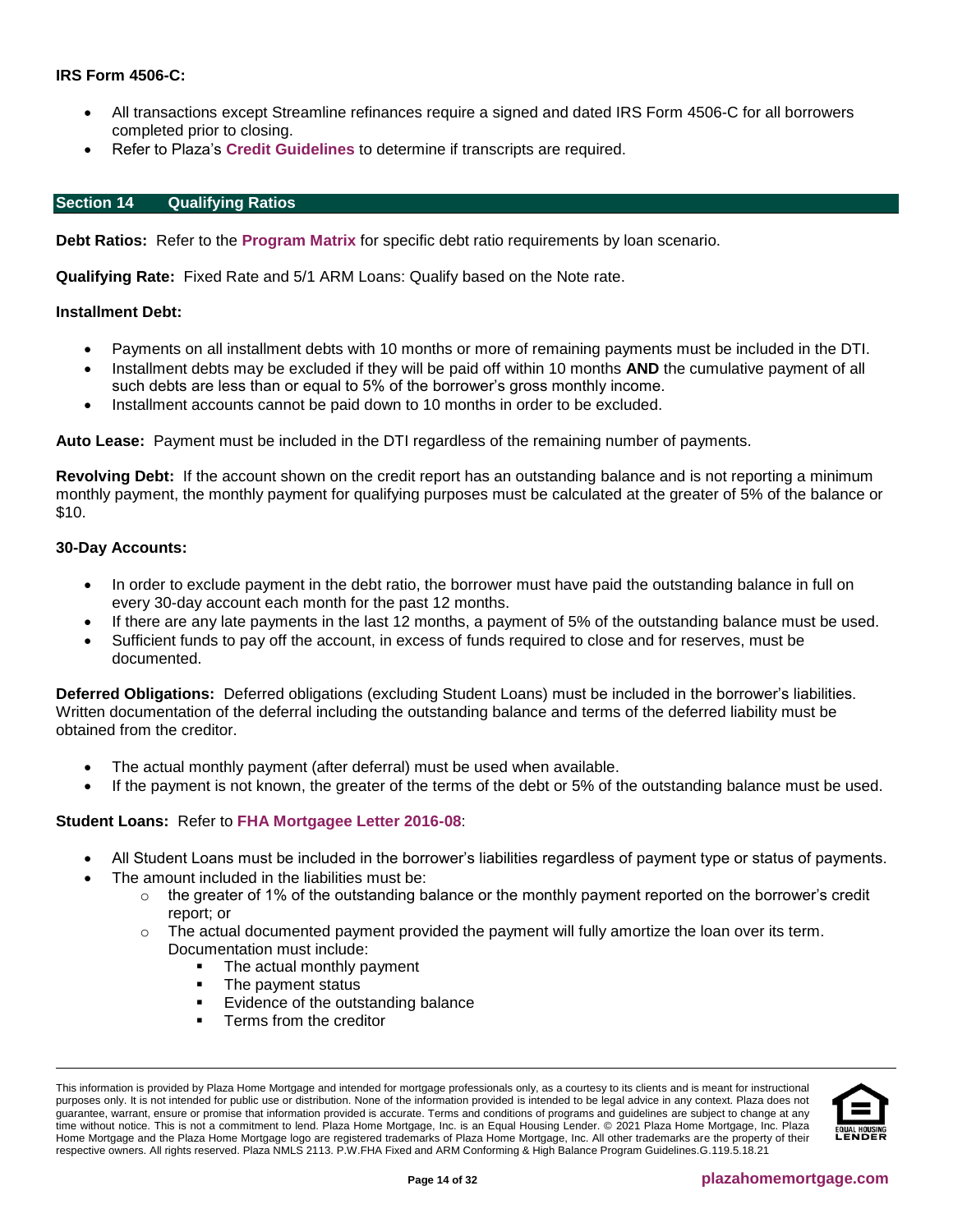**Authorized User:** Payments on accounts for which the borrower is an authorized user must be included in the debt ratio, unless:

- It can be documented that the primary account holder has made all required payments in the last 12 months, **AND**
- At least 3 payments have been required in the last 12 months

**401(k) Loans:** Repayment of debt secured by 401(k) funds is not included in the qualifying DTI.

# **Paying off Debt:**

- Installment debt may be paid off to qualify.
- Revolving debt may be paid off; however, a minimum monthly payment of \$10 must be included in the debt ratio.

**Co-signed Obligations**: Refer to **[4000.1.II.A.4-Contingent Liabilities \(TOTAL\)](http://portal.hud.gov/hudportal/documents/huddoc?id=40001HSGH.pdf#page=194)** or **[4000.1.II.A.5-Contingent Liabilities](http://portal.hud.gov/hudportal/documents/huddoc?id=40001HSGH.pdf#page=268)  [\(Manual\)](http://portal.hud.gov/hudportal/documents/huddoc?id=40001HSGH.pdf#page=268)**.

# <span id="page-14-0"></span>**Section 15 Down Payment / Gifts**

#### **Down Payment:**

- On purchase transactions the borrower must make Minimum Required Investment (MRI) of 3.5% of the lesser of the appraised or sales price. This amount is in addition to any borrower closing costs.
- The deposit amount and source of funds must be documented if the amount of the earnest money deposit exceeds 1% of the sales price or is excessive based on the Borrower's history of accumulating savings.
- All funds that are used for the purpose of qualifying for or closing a Mortgage must be documented, including those to satisfy debt or pay costs outside of closing.
- The existence of and amounts in the Borrower's checking and savings accounts must be documented and verified. For recently opened accounts and recent individual deposits of more than 1% of the Adjusted Value, documentation of the deposits must be obtained. It must also be verified that no debts were incurred to obtain part, or all, of the MRI.

# **Gift Funds:**

Gifts Funds, including gifts of equity are allowed and may be used to meet the borrower's MRI. Refer to **[4000.1.II.A.4-](http://portal.hud.gov/hudportal/documents/huddoc?id=40001HSGH.pdf#page=230) [Gifts \(Personal and Equity\) \(TOTAL\)](http://portal.hud.gov/hudportal/documents/huddoc?id=40001HSGH.pdf#page=230)** or **[4000.1.II.A.5-Gifts \(Personal and Equity\) \(Manual\)](http://portal.hud.gov/hudportal/documents/huddoc?id=40001HSGH.pdf#page=303)**.

An outright gift of the cash investment is acceptable if the donor is:

- The borrower's family member
- The borrower's employer or labor union
- A charitable organization (see below)
- A governmental agency or public entity that has a program to provide homeownership assistance to low- and moderate-income families or first-time homebuyers.
- A close friend with a clearly defined interest in the borrower.

A gift from any other source is considered an inducement to purchase and requires a reduction to the sales price. Donors may borrow gift funds from an acceptable source, not from a party to the loan transaction, including the mortgage lender. Cash-on-hand is not an acceptable source of donor gift funds.

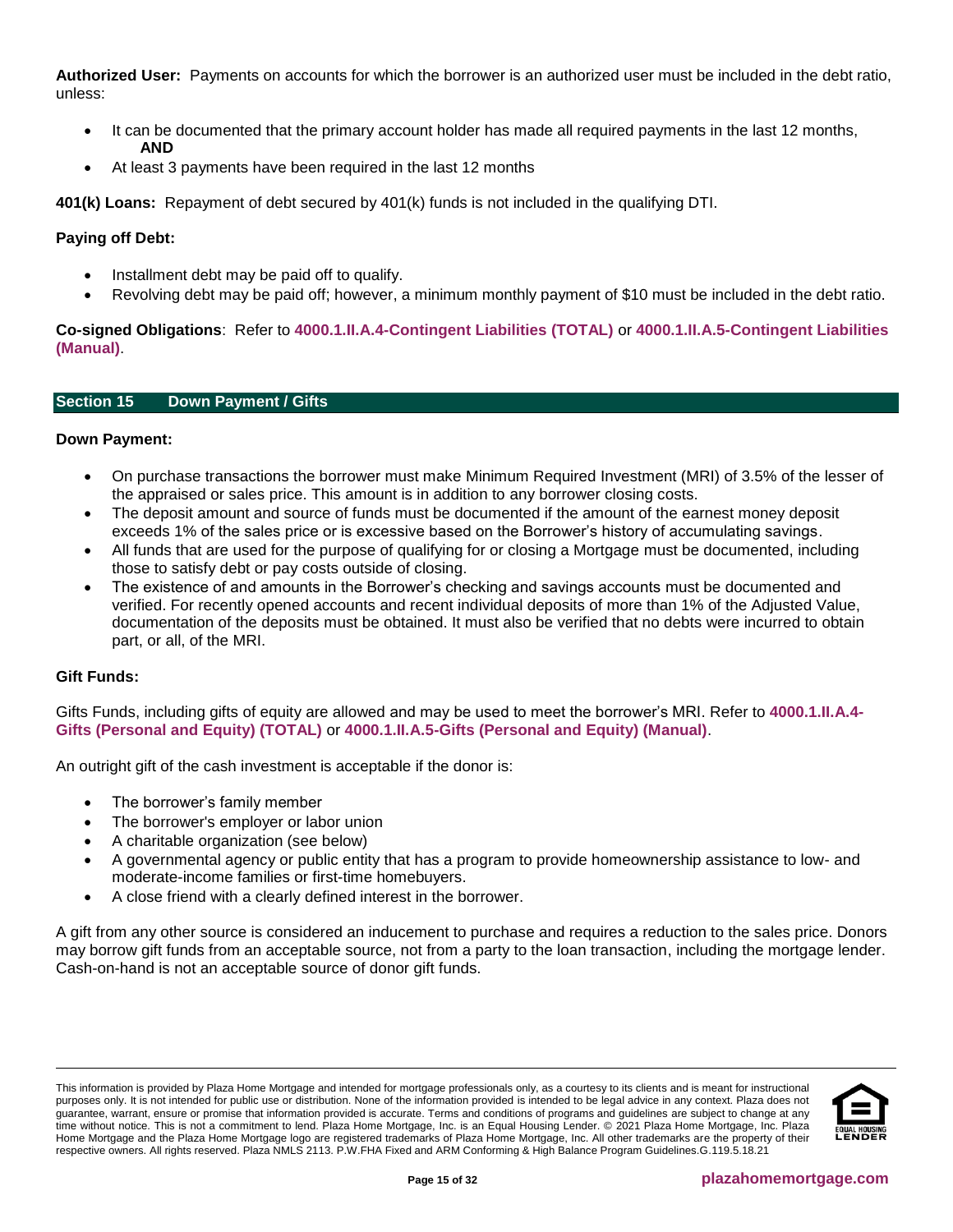## **Unacceptable Gift Funds:**

The donor of the gift may not be a person or entity with an interest in the sale of the property, such as the seller, seller funded down payment assistance, real estate agent or broker, builder, or any entity associated with them. This restriction may be waived by the local FHA HOC, certain restrictions and requirements apply.

## **Gift Letter Requirements:**

The gift letter must:

- Specify the dollar amount given.
- Be signed by the donor and the borrower.
- State that no repayment is required.
- Show the donor's name, address, telephone number, and relationship to the borrower.

Additionally, the gift letter must also contain language asserting that the funds given to the homebuyer were not made available to the donor from any person or entity with an interest in the sale of the property including the seller, real estate agent or broker, builder, loan officer, or any entity associated with them.

#### **Gift Transfer Documentation:**

If the gift funds have been verified in the Borrower's account, obtain the donor's bank statement showing the withdrawal and evidence of the deposit into the Borrower's account.

If the gift funds are not verified in the Borrower's account, obtain the certified check or money order or cashier's check or wire transfer or other official check, and a bank statement showing the withdrawal from the donor's account.

Regardless of when the gift funds are made available to the homebuyer, the underwriter must be able to:

- Determine that the gift funds were not ultimately provided from an unacceptable source and were indeed the donor's own funds. **AND**
- Trace the gift funds from the donor to the homebuyer.

When the transfer occurs at closing, the underwriter remains responsible for obtaining verification that the closing agent received funds from the donor for the amount of the purported gift and that those funds came from an acceptable source.

The full amount of the gift(s) received by the borrower and the source of the gift(s) must be accurately entered and identified in the AUS used to submit to TOTAL Scorecard in order to receive an accurate TOTAL Scorecard recommendation. All gift funds must be identified, regardless of whether or not they have been deposited into the borrowers account. If the dollar amount of the gift or the gift source in FHA Connection does not match the data provided to TOTAL Scorecard at the time of insuring the transaction is automatically rescored and a "REFER" recommendation is returned along with an error message that "TOTAL CASE RESCORED AS REFER; MANUAL UNDERWRITING REQUIRED; ZFHA INVALID".

#### **Down Payment Assistance from Charitable Organizations/Non-Profit Agencies:**

For complete requirements on Down Payment Assistance refer to **[4000.1.II.A.4-Downpayment Assistance Programs](http://portal.hud.gov/hudportal/documents/huddoc?id=40001HSGH.pdf#page=234)  [\(TOTAL\)](http://portal.hud.gov/hudportal/documents/huddoc?id=40001HSGH.pdf#page=234)** or **[4000.1.II.A.5-Downpayment Assistance Programs \(Manual\)](http://portal.hud.gov/hudportal/documents/huddoc?id=40001HSGH.pdf#page=307)**.

FHA does not approve specific down payment assistance programs in the form of gifts administered by charitable organizations (non-profits). In addition, FHA does not allow non-profit entities to provide gifts to homebuyers for the purpose of paying off installment loans, credit cards, collections, judgments and similar debts.

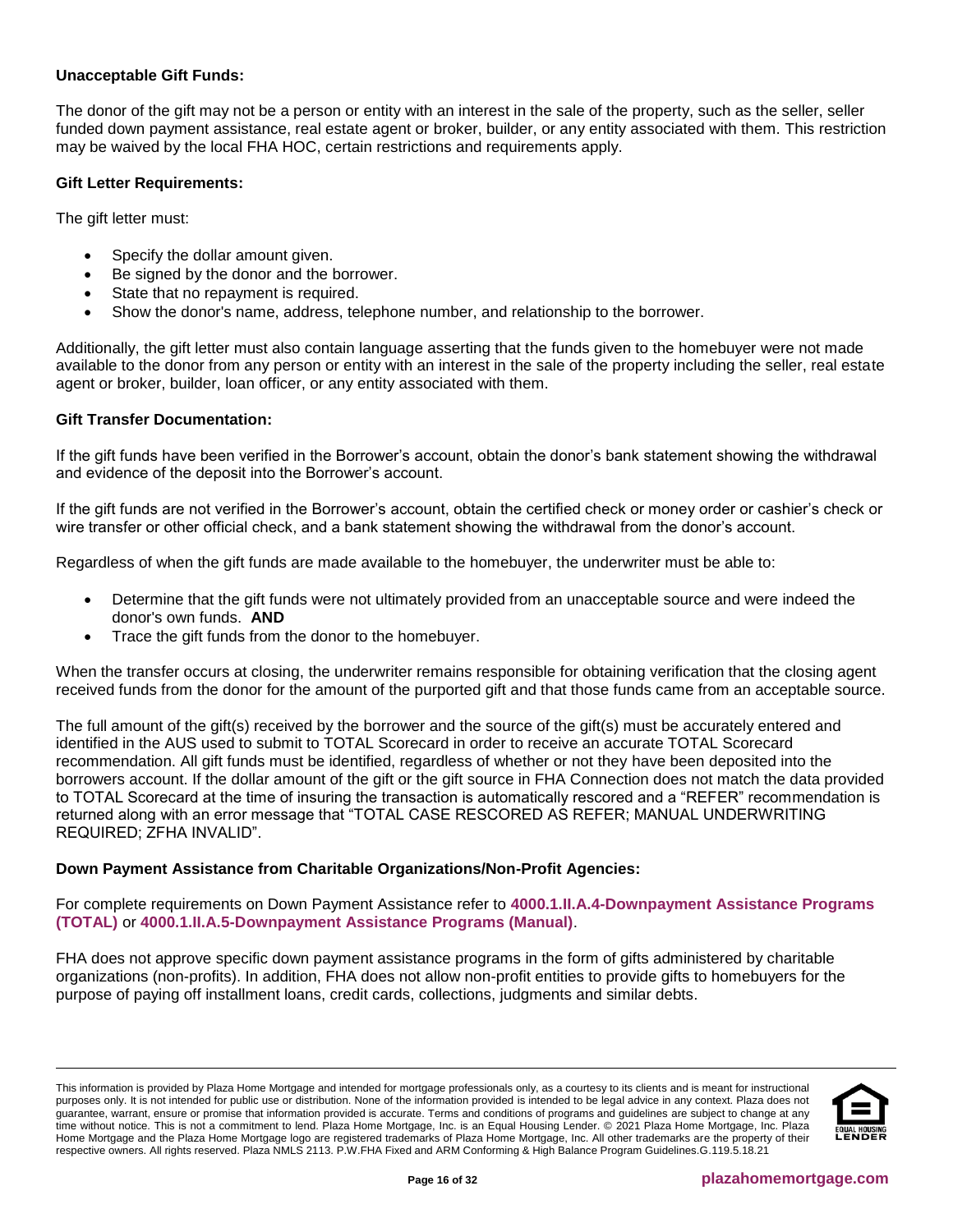If a charitable organization loses or gives up its federal tax-exempt status, FHA will recognize the gift provided the gift is made to the homebuyer and properly documented and the homebuyer has entered into a contract of sale, including any amendments to purchase price on or before the date the IRS officially announces that the charitable organization's taxexempt status is terminated.

Gift funds from a non-profit agency must be sent directly to the closing agent from the Agency. The escrow/funding agent must provide proof that the funds were received via a cashier's check or a wire transfer from the non-profit agency. This must be a condition of loan closing.

**Seller-Funded Non-Profit Agencies:** Not allowed. Examples include: Nehemiah and Ameridream.

# **Requirement for Federal Tax Identification:**

If the non-profit agency is providing down payment assistance in the form of a gift, enter the Federal Tax identification number of the non-profit agency into the CHUMS system in the field designated for a charitable organization's tax identification number. Failure to do this will result in the loan not being insured by FHA.

<span id="page-16-0"></span>**Section 16 Reserves**

#### **Reserve Requirements:**

- Cash reserves are not a requirement for 1-2 unit FHA loans approved through TOTAL Scorecard.
- 1 month reserves are required for Manual Underwriting.
- All assets submitted to TOTAL Scorecard must be verified.
- 3-4 unit properties:
	- o 3 months PITIA are required.
- Gift funds are not acceptable for reserves with manual underwriting.

Refer to **[4000.1.II.A.4-Reserves \(TOTAL\)](http://portal.hud.gov/hudportal/documents/huddoc?id=40001HSGH.pdf#page=225)** or **[4000.1.II.A.5-Reserves \(Manual\)](http://portal.hud.gov/hudportal/documents/huddoc?id=40001HSGH.pdf#page=298)**.

#### <span id="page-16-1"></span>**Section 17 Interested Third Party Contributions**

Interested Party Contributions are limited to 6%

#### **Fees not included in the contribution limitation:**

Fees typically paid by the property seller under local or state law, local custom such as real estate commissions, charges for pest inspections, fees paid for trustees to release a deed of trust, etc., are not considered contributions that must be counted in the 6% limit. The dollar limit for property seller contributions is calculated using Attachment A on the HUD-92900-PUR/HUD-92900WS.

#### **Closing Costs Paid by Seller:**

Closing costs normally paid by the borrower are considered contributions if paid by the property seller.

The property seller may not increase the sales price on a finalized purchase contract to cover closing costs. The LTV/CLTV must be recalculated based on the original sales price if there is evidence in the loan file that the sales price was increased to include the borrower's closing costs.

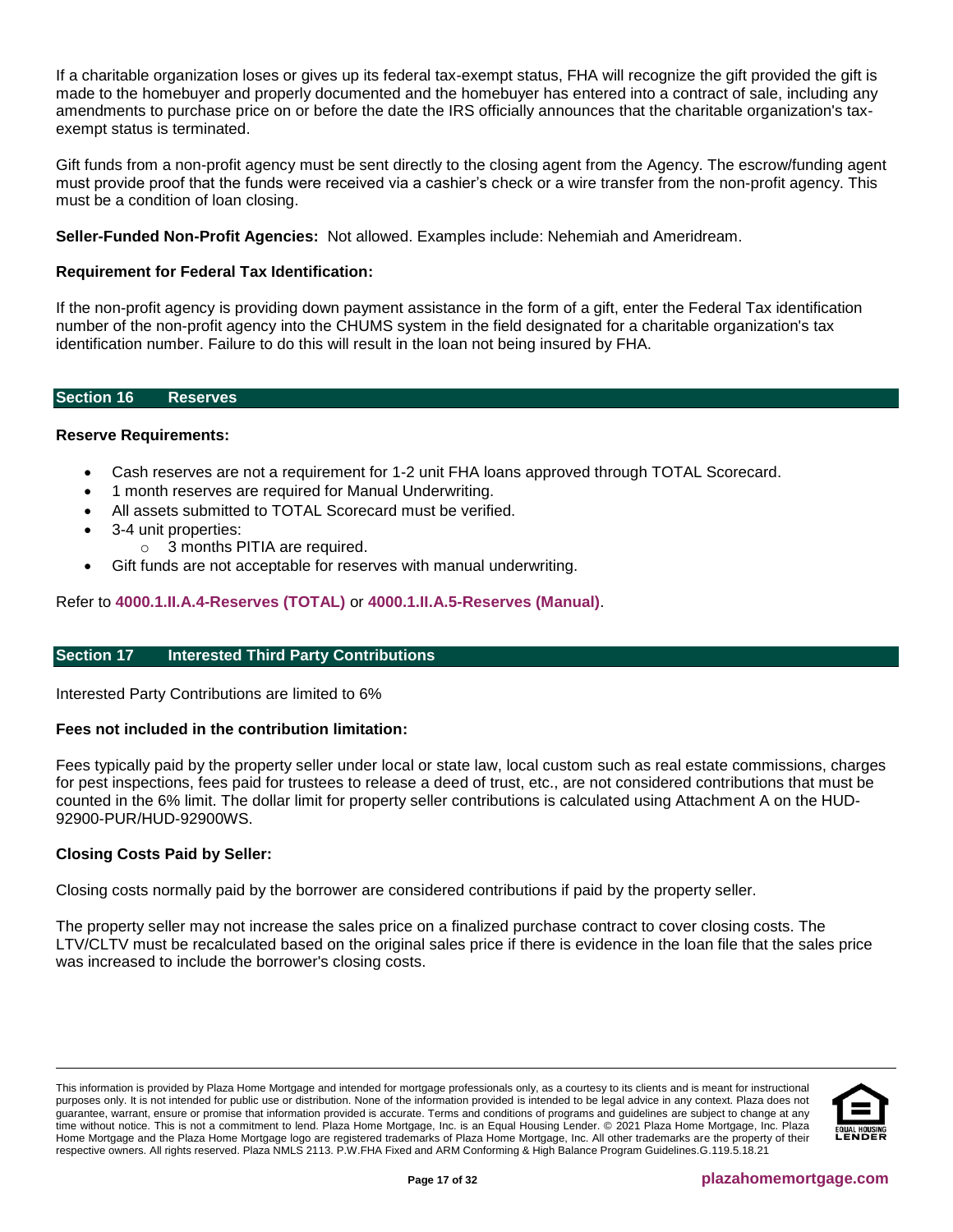## **Real Estate Commissions:**

- Sales commission consistent with the prevailing rate but not to exceed 6 percent. Anything exceeding this amount is considered a sales concession and that excess commission and/or bonus must be deducted from the sales price.
- The appraiser is required to disclose whether the purchase contract was reviewed and, if so, comment on any excessive sales commission. Any excessive sales commission should be taken into consideration when arriving at the final value.

## **Fees for Builder Forward Commitments:**

• Fees for builder forward commitments that a builder obtains for blanket coverage before it enters into a contract with a borrower are not subject to contribution limits because they are not attributable to the specific mortgage transaction.

Refer to **[4000.1.II.A.4-Interested Party Contributions \(TOTAL\)](http://portal.hud.gov/hudportal/documents/huddoc?id=40001HSGH.pdf#page=232)** or **[4000.1.II.A-5-Interested Party](http://portal.hud.gov/hudportal/documents/huddoc?id=40001HSGH.pdf#page=305) Contributions [\(Manual\)](http://portal.hud.gov/hudportal/documents/huddoc?id=40001HSGH.pdf#page=305)**.

# <span id="page-17-0"></span>**Section 18 Property Eligibility**

#### **Eligible Properties:**

- Attached/detached SFRs
- Attached/detached PUDs
- FHA-approved Condos
- Single Unit Approved (SUA) Condos
- 2 4 Units
- HUD-owned properties underwritten to HUD guidelines
- Manufactured Housing

# **Single Unit Approved (SUA) Condos:**

- TOTAL Scorecard Accept required for LTV > 90%
- A full project review must be completed by Plaza's Project Standards department
- **[HUD Form 9991 \(FM-486\)](https://resourcecenter.plazahomemortgage.com/whocli/all/79d80473dec0e9d88825847e005c5a2c?opendocument)** along with all documents required per the **[FHA Single Unit Approval Document](https://resourcecenter.plazahomemortgage.com/whocli/all/7baa65fcec99cb8e88258485004a115c?opendocument)  [Checklist \(FM-530\)](https://resourcecenter.plazahomemortgage.com/whocli/all/7baa65fcec99cb8e88258485004a115c?opendocument)** must be sent to Plaza's Project Standards department for approval
- General SUA requirements are listed below. Refer to **[Plaza's Project Standards](https://resourcecenter.plazahomemortgage.com/placli/All/1C8504812F19222A07257D6B006262D7)** for full SUA requirements.
	- $\circ$  Must be an established project with 5+ units
	- o Project with manufactured homes are not eligible
	- o 50% or more owner occupancy required
	- $\circ$  Single Entity Ownership maximum of 10% for projects with 20+ units and maximum 1 unit for projects with fewer than 20 units
	- $\circ$  FHA Concentration maximum of 10% for projects with 20+ units and maximum 2 units for projects with fewer than 20 units

### **Manufactured Housing:**

- Must be classified as Real Property
- The Manufactured Home must have been built on or after June 15, 1976
- Double-wide minimum width
- Leasehold properties are ineligible
- Condo projects comprised of manufactured homes are ineligible

This information is provided by Plaza Home Mortgage and intended for mortgage professionals only, as a courtesy to its clients and is meant for instructional purposes only. It is not intended for public use or distribution. None of the information provided is intended to be legal advice in any context. Plaza does not guarantee, warrant, ensure or promise that information provided is accurate. Terms and conditions of programs and guidelines are subject to change at any time without notice. This is not a commitment to lend. Plaza Home Mortgage, Inc. is an Equal Housing Lender. © 2021 Plaza Home Mortgage, Inc. Plaza Home Mortgage and the Plaza Home Mortgage logo are registered trademarks of Plaza Home Mortgage, Inc. All other trademarks are the property of their respective owners. All rights reserved. Plaza NMLS 2113. P.W.FHA Fixed and ARM Conforming & High Balance Program Guidelines.G.119.5.18.21

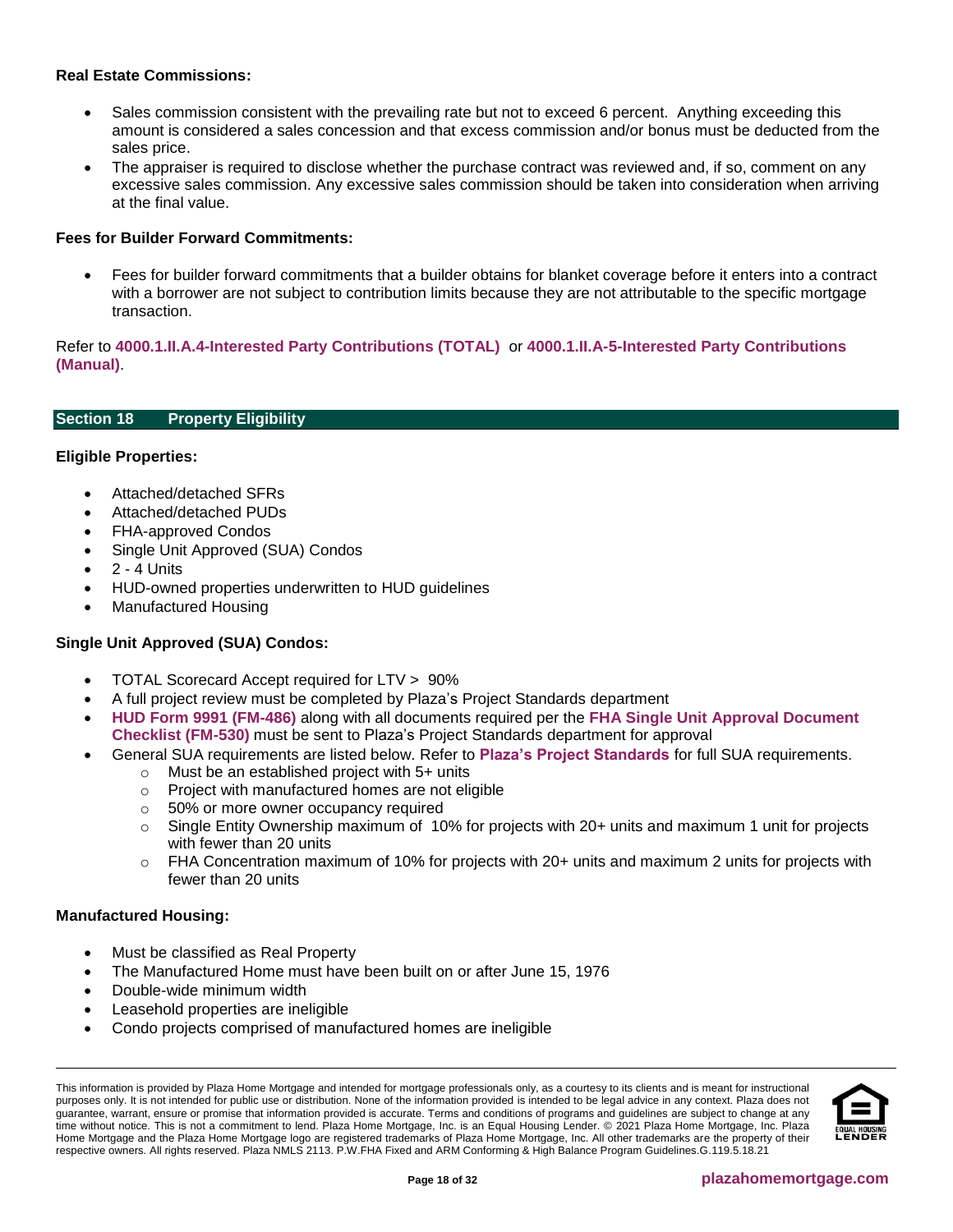- The manufactured home may not have been previously installed or occupied at another location
- All manufactured housing must meet FHA guidelines, restrictions in these Program Guidelines, and **[Plaza's](https://resourcecenter.plazahomemortgage.com/phmidocpublisher.nsf/All/F80CDE97BD14D52C8825805A00682B1E?OpenDocument&STATUS=PUBLISHED)  [Manufactured Housing Guidelines](https://resourcecenter.plazahomemortgage.com/phmidocpublisher.nsf/All/F80CDE97BD14D52C8825805A00682B1E?OpenDocument&STATUS=PUBLISHED)**.
- Manufactured housing not eligible in states of Hawaii and Rhode Island.

#### **New Construction – Properties with a certificate of occupancy issued less than 12 months prior to case number assignment:**

- New Construction must comply with the minimum documentation requirements per 4000.1.A.8.i.
- Refer to **[Plaza's FHA New Construction Documentation Requirements](https://resourcecenter.plazahomemortgage.com/minicli/all/12fd62621b67ff88882584b6007304e4?opendocument)** document.

#### **Ineligible Properties:**

- Commercial property
- **Cooperatives**
- **Condotels**
- Geothermal homes
- Geodesic Domes
- Mobile homes
- Non-warrantable condos
- **Timeshares**
- Working farms, ranches, orchards

#### <span id="page-18-0"></span>**Section 19 Appraisal**

Refer to **[4000.1.II.B.1-Appraiser and Property Requirements](http://portal.hud.gov/hudportal/documents/huddoc?id=40001HSGH.pdf#page=476)**.

All appraisals for FHA loans must be completed by a HUD-approved appraiser

| <b>Property Type</b>                   | <b>Form Name/Number</b>                                            |
|----------------------------------------|--------------------------------------------------------------------|
| Single-Family Residence, including PUD | Uniform Residential Appraisal Form (#1004 / # 70)                  |
| Condominiums                           | Individual Condo Appraisal Report (#1073 / #465)                   |
| 2-4 Units                              | Small Residential Income Property Appraisal Report (# 1025 / # 72) |
| <b>Manufactured Housing</b>            | Uniform Residential Appraisal Form (#1004C / # 70B)                |
| All 1-4 unit properties                | Appraisal Updated and /or Completion Report 1004D/442              |

#### **FHA High Balance Additional Appraisal Requirements:**

In addition to standard appraisal requirements, the following additional requirements apply for loan amounts or total loan amounts including a concurrent second lien of greater than \$1 million. These requirements do not apply to streamline refinances without appraisals.

- One full FHA appraisal completed by a Certified Appraiser.
	- A desk review with data verification of Enhanced Desk Review with data verification.
		- $\circ$  The lesser of the appraised value, review value or the sales price will be used to determine the LTV/CLTV.

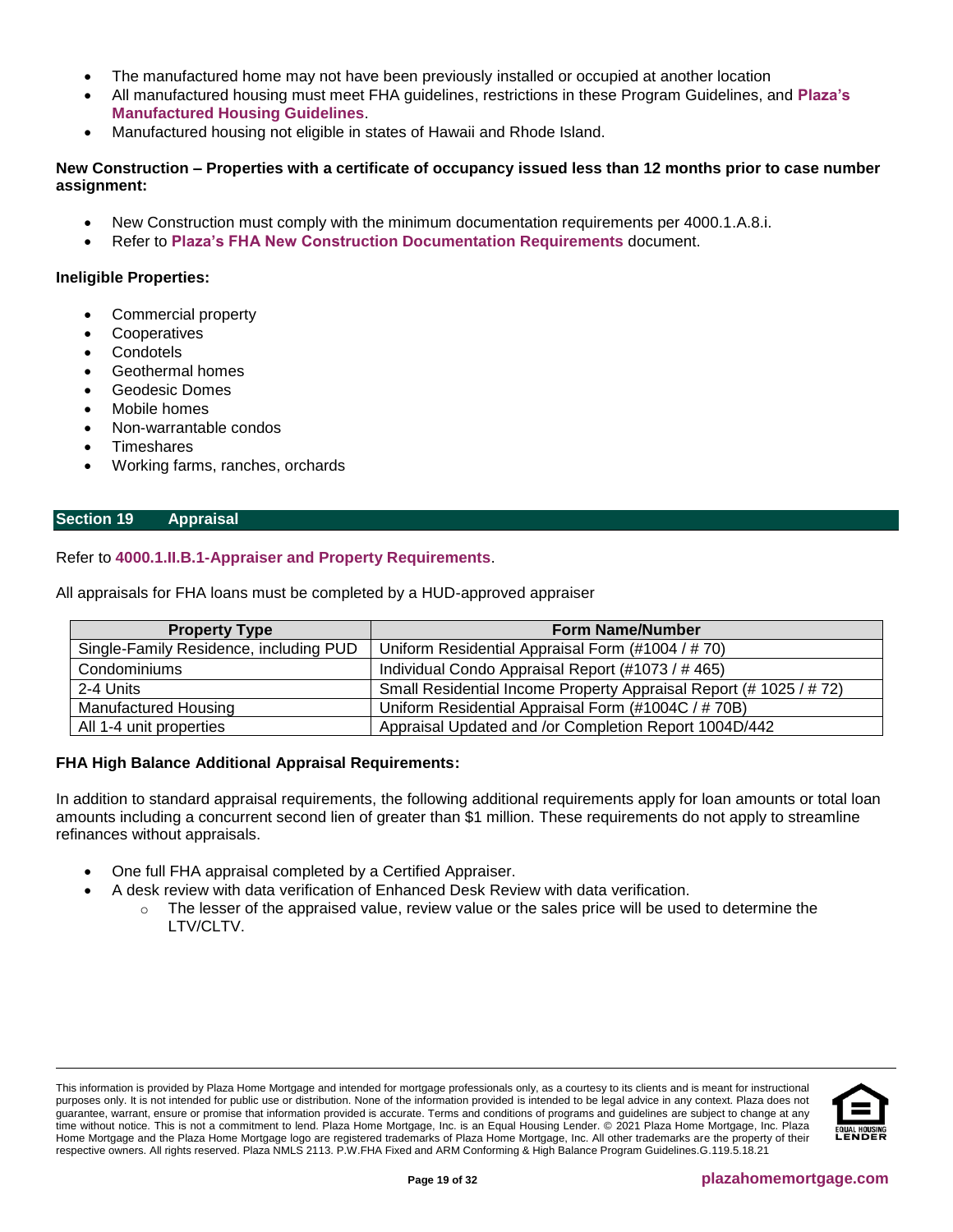# **Plaza FHA Appraisal Transfer Policy:**

Plaza will accept FHA appraisals from other lenders that meet the following criteria:

- Plaza must receive the original PDF and XML of the appraisal from the original lender
- The appraisal must include a Certificate of Compliance (COC) certifying the appraisal was ordered and completed in accordance with Appraiser Independence Requirements (AIR). The COC is normally issued by the AMC and accompanies the appraisal.
- Plaza must receive the last successful SSR from the original lender.
- FHA Connection must identify the appraiser who actually conducted the appraisal that is used for Insuring.
- Plaza's branch to confirm that the appraiser was on FHA active roster as of the effective date of the appraisal.
- The effective date of the appraisal must be after the FHA case number assignment date.
- For transactions that are brokered to Plaza the appraisal cannot be in the broker's name. This does not apply to Principal Authorized Agent Relationships or Correspondent loans sold to Plaza from FHA approved Lenders.
- Plaza may not request the appraiser to re-address the transferred appraisal. If Plaza finds deficiencies in the appraisal, a new appraisal must be ordered.
	- Both appraisals are to be retained in the loan file and case binder.
	- $\circ$  The file must be documented regarding why a second appraisal was ordered and retain the explanation in the case binder.
- The appraiser cannot be on Plaza's exclusionary list.

# <span id="page-19-0"></span>**Section 20 Geographic Restrictions**

State or geographic restrictions are identified here, however at this time Plaza may not be lending in all states listed. Properties are limited to those states where Plaza branches are currently authorized to originate loans.

#### **Hawaii:**

- Properties in Lava Flow Zones 1 or 2 are not allowed.
- Manufactured housing not eligible.

**Iowa:** An attorney's opinion of title is acceptable in lieu of a title policy, or a title policy may be ordered through the Title Guaranty Division (TGD) of the Iowa Financial Authority.

**Kansas:** Properties located in the State of Kansas require the lender to obtain the market value. For Streamline refinances, this can be satisfied with the tax assessor's statement of value.

**Massachusetts:** Septic system inspection required when a property is transferred to a different owner (purchase money). All systems must be inspected within 2 years prior to the transfer of title to the property served by the system. Inspections conducted up to 3 years before the purchase may be eligible when accompanied by records demonstrating that the system was pumped at least once a year during that time.

**Montana:** Lot size of the property may not exceed 40 acres.

**Rhode Island:** Manufactured housing not eligible.

**Texas:** Cash out refinance transactions are not eligible in Texas.

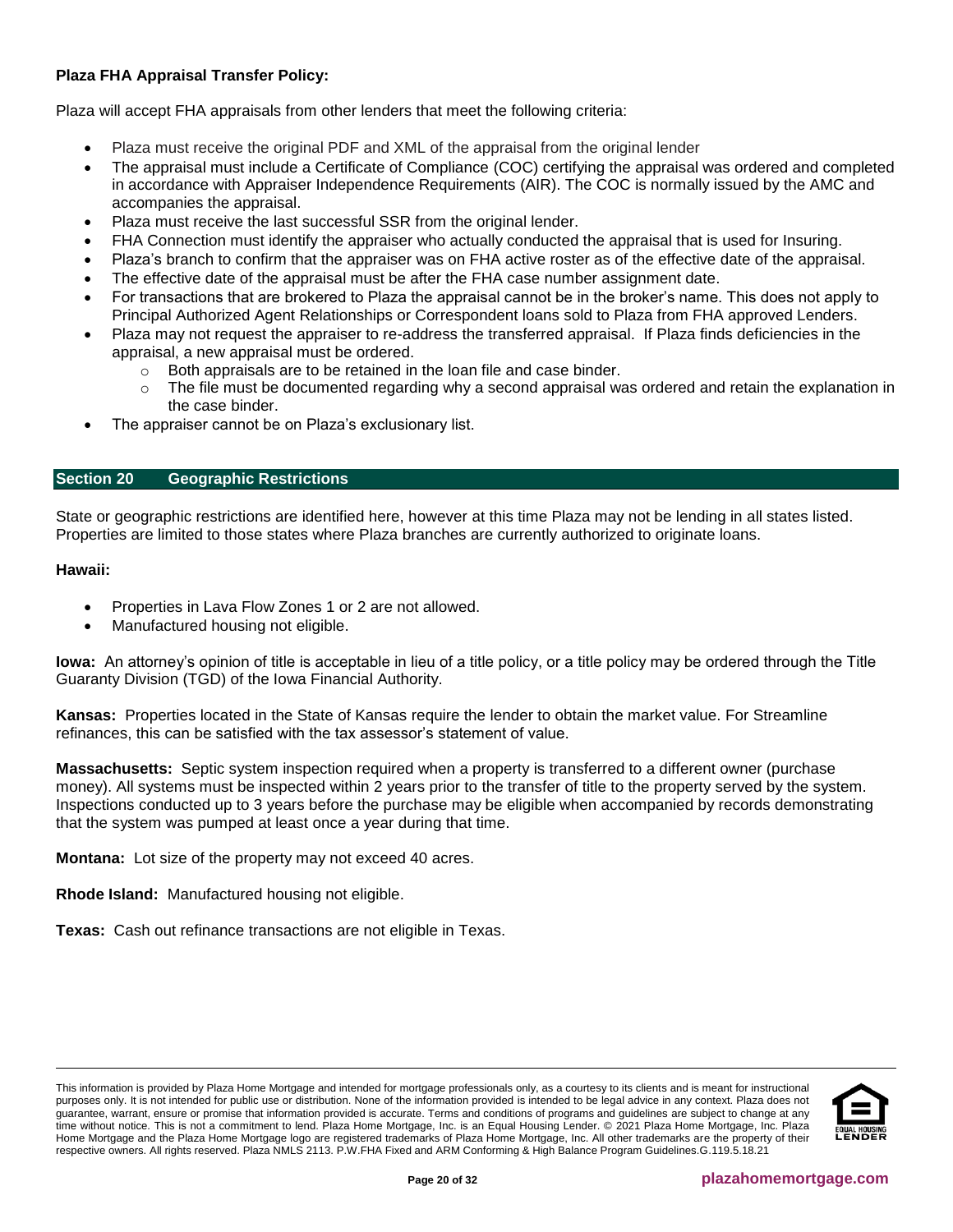#### <span id="page-20-0"></span>**Section 21 Max Financed Properties**

#### **Maximum Loans/Maximum Exposure:**

Borrowers are limited to one FHA Insured mortgage. There is no limit to the number of non-FHA insured financed properties a borrower may own. See the section **Additional FHA-insured Mortgage on a New Principal Residence** for more information.

A maximum of four Plaza loans is permitted to one borrower.

#### <span id="page-20-1"></span>**Section 22 Mortgage Insurance Premiums**

# **UFMIP Premiums:**

Effective for loans with case numbers assigned **on or after January 26, 2015 AND** base loan amounts **less than or equal to \$625,500**, the following premiums apply:

|              | Up-Front and Annual Mortgage Insurance Premium<br><b>Mortgage Term Greater Than 15 Years</b> |                                                                       |                                                                                        |  |  |  |  |  |
|--------------|----------------------------------------------------------------------------------------------|-----------------------------------------------------------------------|----------------------------------------------------------------------------------------|--|--|--|--|--|
| <b>LTV</b>   | <b>Purchase and Refinance</b>                                                                | <b>Streamline and Simple</b><br>Refinance<br>Endorsed after 5/31/2009 | <b>Streamline and Simple</b><br><b>Refinance</b><br>Endorsed on or before<br>5/31/2009 |  |  |  |  |  |
| > 95%        | 1.75% / .85%                                                                                 | 1.75% / .85%                                                          | $0.01\%$ / 0.55%                                                                       |  |  |  |  |  |
| $\leq$ = 95% | 1.75% / .80%                                                                                 | 1.75% / .80%                                                          |                                                                                        |  |  |  |  |  |
|              | Up-Front and Annual Mortgage Insurance Premium                                               |                                                                       |                                                                                        |  |  |  |  |  |
|              | Mortgage Term Less Than or Equal to 15 Years                                                 |                                                                       |                                                                                        |  |  |  |  |  |
| <b>LTV</b>   | <b>Purchase and Refinance</b>                                                                | <b>Streamline and Simple</b><br>Refinance<br>Endorsed after 5/31/2009 | <b>Streamline and Simple</b><br><b>Refinance</b><br>Endorsed on or before<br>5/31/2009 |  |  |  |  |  |
| $> 90\%$     | 1.75% / 0.70%                                                                                | 1.75% / 0.70%                                                         | $0.01\%$ / 0.55%                                                                       |  |  |  |  |  |
| $\leq$ = 90% | 1.75% / 0.45%                                                                                | 1.75% / 0.45%                                                         |                                                                                        |  |  |  |  |  |

Effective for loans with case numbers assigned **on or after January 26, 2015 AND** base loan amounts **greater than \$625,500,** the following premiums apply:

|                          | Up-Front and Annual Mortgage Insurance Premium<br><b>Mortgage Term Greater Than 15 Years</b> |                                                                                        |                                                                                 |  |  |  |  |  |
|--------------------------|----------------------------------------------------------------------------------------------|----------------------------------------------------------------------------------------|---------------------------------------------------------------------------------|--|--|--|--|--|
| <b>LTV</b>               | <b>Purchase and Refinance</b>                                                                | <b>Streamline and Simple</b><br><b>Refinance</b><br>Endorsed on or before<br>5/31/2009 |                                                                                 |  |  |  |  |  |
| > 95%                    | 1.75% / 1.05%                                                                                | 1.75% / 1.05%                                                                          | $0.01\%$ / 0.55%                                                                |  |  |  |  |  |
| $\leq$ = 95%             | 1.75% / 1.00%                                                                                | 1.75% / 1.00%                                                                          |                                                                                 |  |  |  |  |  |
|                          | Up-Front and Annual Mortgage Insurance Premium                                               |                                                                                        |                                                                                 |  |  |  |  |  |
|                          | Mortgage Term Less Than or Equal to 15 Years                                                 |                                                                                        |                                                                                 |  |  |  |  |  |
| <b>LTV</b>               | <b>Purchase and Refinance</b>                                                                | <b>Streamline and Simple</b><br>Refinance<br>Endorsed after 5/31/2009                  | <b>Streamline and Simple</b><br>Refinance<br>Endorsed on or before<br>5/31/2009 |  |  |  |  |  |
| $> 90\%$                 | 1.75% / 0.95%                                                                                | 1.75% / 0.95%                                                                          |                                                                                 |  |  |  |  |  |
| $>= 78.01$ to $< = 90\%$ | 1.75% / 0.70%                                                                                | 1.75% / 0.70%                                                                          | $0.01\% / 0.55\%$                                                               |  |  |  |  |  |
| $\epsilon$ =78%          | 1.75% / 0.45%                                                                                | 1.75% / 0.45%                                                                          |                                                                                 |  |  |  |  |  |

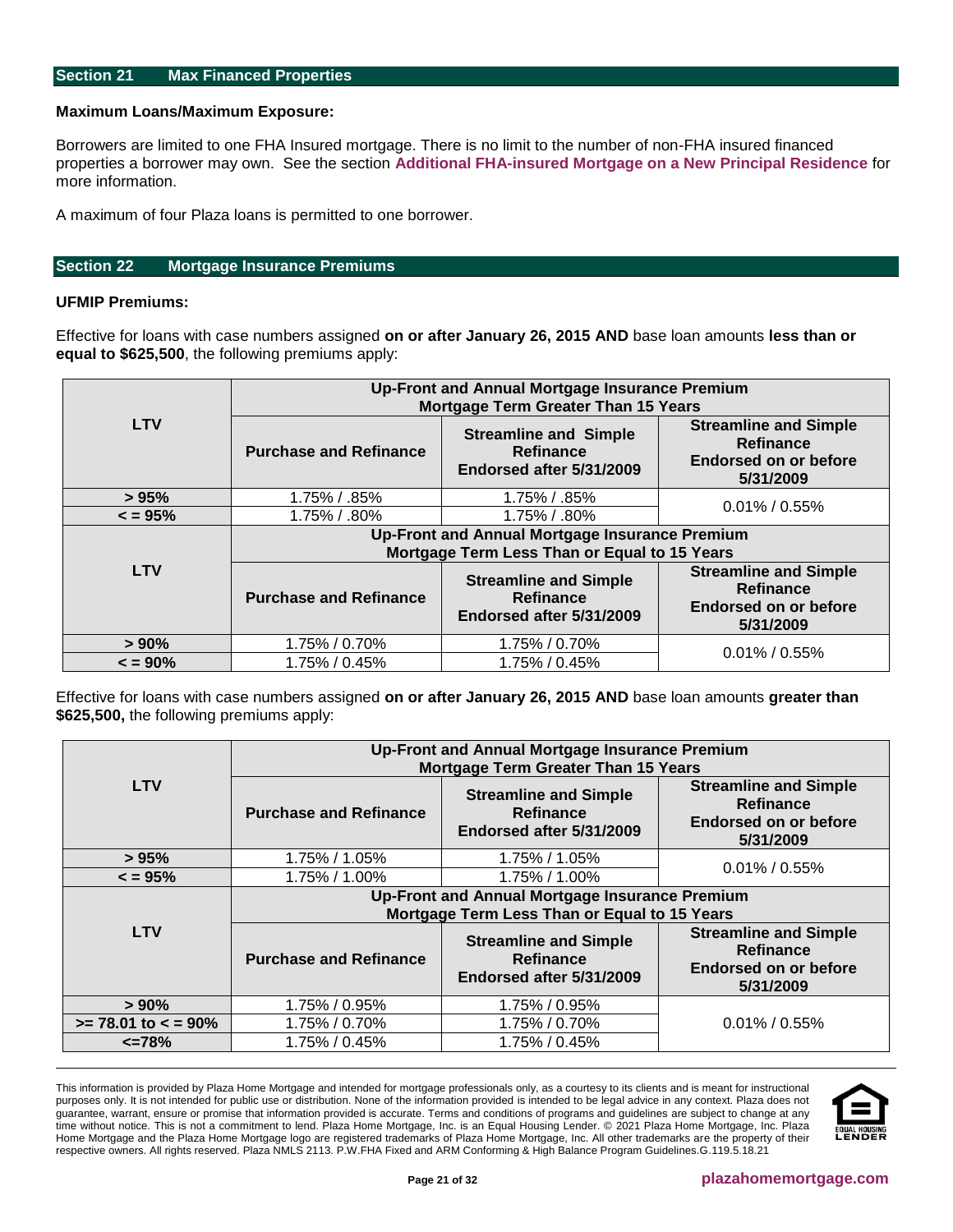# **Upfront Mortgage Insurance Premium (UFMIP) and Refinance Transactions:**

If a borrower is refinancing an FHA-insured mortgage to another FHA insured Mortgage within 3 years, a refund credit is applied to reduce the amount of the UFMIP on the new loan. See the table below for refund percentages.

|        | <b>UFMIP Refund Percentages</b> |     |     |     |     |     |     |     |     |     |     |     |
|--------|---------------------------------|-----|-----|-----|-----|-----|-----|-----|-----|-----|-----|-----|
|        | <b>Month of Year</b>            |     |     |     |     |     |     |     |     |     |     |     |
| Year   |                                 |     |     |     |     |     |     |     |     | 10  |     |     |
|        | 80%                             | 78% | 76% | 74% | 72% | 70% | 68% | 66% | 64% | 62% | 60% | 58% |
| -      | 56%                             | 54% | 52% | 50% | 48% | 46% | 44% | 42% | 40% | 38% | 36% | 34% |
| ◠<br>J | 32%                             | 30% | 28% | 26% | 24% | 22% | 20% | 18% | 16% | 14% | 12% | 10% |

## **UFMIP and Streamline Transactions:**

For the purposes of determining the UFMIP, use the original value of the property from the refinance authorization that was used to determine the LTV.

#### <span id="page-21-2"></span>**Section 23 Escrow Accounts**

Escrow/impound accounts are required for property taxes and insurance. The amount must be included in qualifying ratios.

## <span id="page-21-3"></span>**Section 24 Repair Escrow**

Both weather related and non-weather related holdbacks will be considered.

HUD REO repair escrows follow the sales contract and standard FHA guidelines. Refer to the **[FHA EEM and Repair](https://resourcecenter.plazahomemortgage.com/phmidocpublisher.nsf/All/03C490350EB14A58072579D600814100?OpenDocument)  [Escrow Process and Procedures, FM-060](https://resourcecenter.plazahomemortgage.com/phmidocpublisher.nsf/All/03C490350EB14A58072579D600814100?OpenDocument)** for details. **Note:** HUD REO repair escrows are not allowed on manufactured homes.

Escrow holdbacks are not allowed on manufactured housing.

#### <span id="page-21-0"></span>**Section 25 ARM Adjustments**

<span id="page-21-1"></span>

| <b>Characteristic</b>     | <b>ARM</b>                                                                                           |                         |                               |                 |
|---------------------------|------------------------------------------------------------------------------------------------------|-------------------------|-------------------------------|-----------------|
| <b>Amortization Term</b>  | 30 years                                                                                             |                         |                               |                 |
| Index                     | Treasury, weekly average of U.S, Treasury securities adjusted to a constant maturity of one<br>year. |                         |                               |                 |
| Margin                    | 2.000%                                                                                               |                         |                               |                 |
| Life Floor                | 5% below the start rate, but never lower than the margin.                                            |                         |                               |                 |
| <b>Interest Rate Caps</b> | <b>Product</b>                                                                                       | <b>First Adjustment</b> | <b>Subsequent Adjustments</b> | <b>Lifetime</b> |
|                           | 5/1                                                                                                  | $1\%$                   | $1\%$                         | 5%              |
| Interest Rate             | The first adjustment is 60-66 months after the first payment date.<br>5/1                            |                         |                               |                 |
| <b>Adjustment Date</b>    | After the initial fixed period, the interest rate may adjust annually.                               |                         |                               |                 |
| Payment Adjustment        | The payment adjustment date is the first of the month following the interest rate adjustment         |                         |                               |                 |
| Date                      | and every 12 months thereafter.                                                                      |                         |                               |                 |
| <b>Conversion Option</b>  | Not allowed.                                                                                         |                         |                               |                 |
| Temporary Buydowns        | Not allowed.                                                                                         |                         |                               |                 |

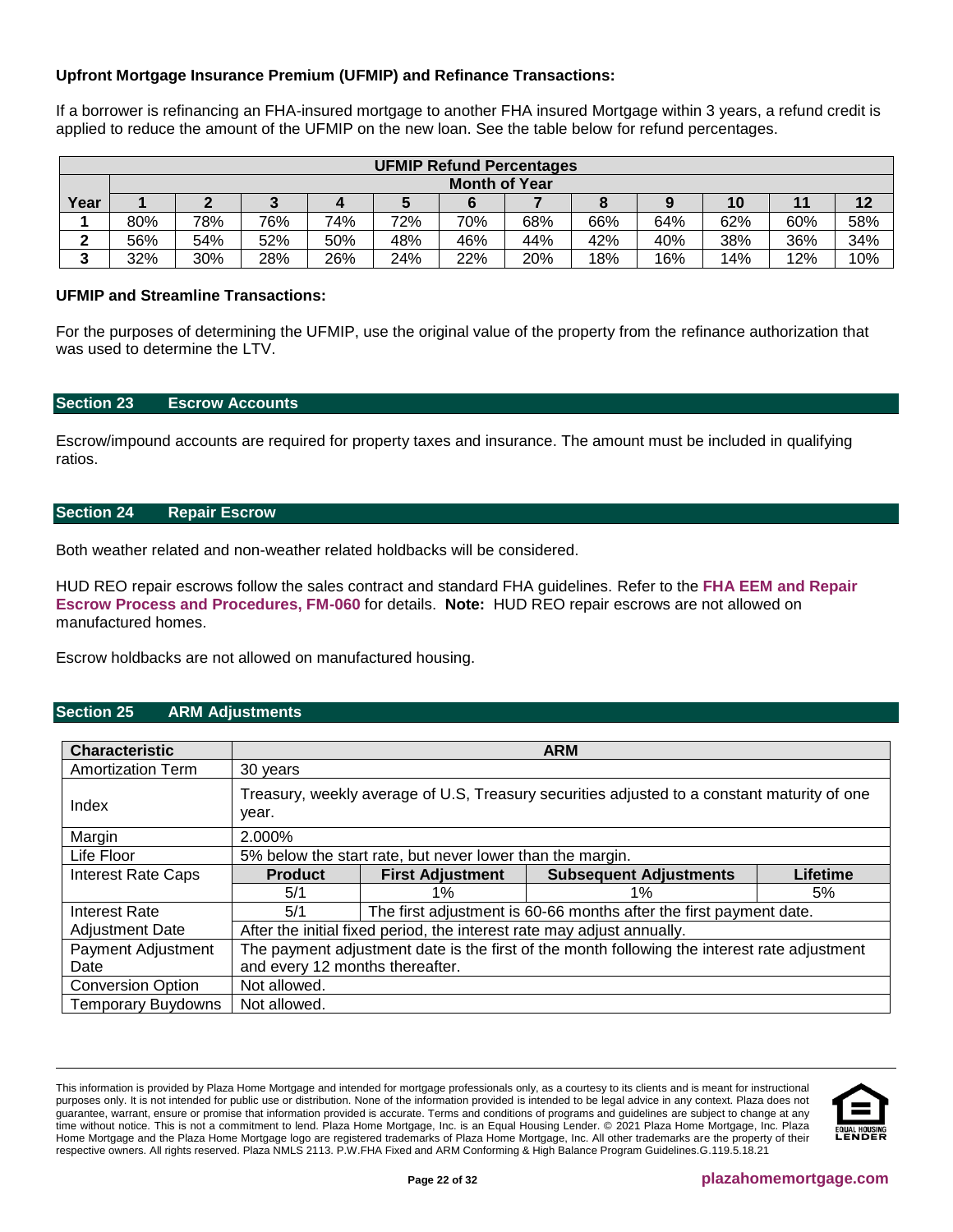#### **Section 26 Temporary Buydowns**

Not allowed.

#### <span id="page-22-0"></span>**Section 27 Prepayment Penalty**

Not allowed.

#### <span id="page-22-1"></span>**Section 28 Streamline Refinance**

The FHA Streamline refinance program is a Fixed Rate, no cash-out program designed to lower the monthly principal and interest payments on a current FHA-insured mortgage.

Refer to **[4000.1.II.A.8-Streamline Refinances](http://portal.hud.gov/hudportal/documents/huddoc?id=40001HSGH.pdf#page=415)**.

#### **Income and Employment (Non-Credit Qualifying):**

- Employment or source of income is not verified
- Income is not verified

**Credit qualifying Streamline Refinances:** Must be manually underwritten and have the same employment, income and DTI ratio requirements as the non-Streamline manual underwrite transactions referenced in the DTI Ratio Matrix.

**Assets:** Any borrower's funds to close exceeding the total Mortgage Payment of the new Mortgage must be verified in accordance with Sources of Funds. Refer to **[4000.1.II.A.5-Sources of Funds](http://portal.hud.gov/hudportal/documents/huddoc?id=40001HSGH.pdf#page=297)**.

**Appraisal:** Appraisal is not required. If the applicant wishes to include closing costs and prepaids in the new loan amount and there is sufficient equity refer to **Simple Refinance**.

**Borrower Eligibility:** Citizenship and immigration status along with residency do not need to be documented on noncredit qualifying Streamline Refinances.

#### **Higher-Priced Mortgages:**

FHA non-credit qualifying Streamline Refinance transactions that are determined to be Higher-Priced Mortgages may be eligible provided the following requirements are met:

- Borrower is not 30 days or more past due on the prior existing residential mortgage loan.
- The loan does not increase the original principal balance.
- The points and fees do not exceed 3%. **AND**
- The new interest rate on the refinanced loan is lower than the current rate. If refinancing an ARM to a fixed rate, the FHA net tangible benefit as per HUD 4000.1.II.A.8.C(4)(c) applies.

If all of the previous requirements are not met then the loan must be processed and closed as a Credit Qualifying Streamline Refinance or as a **Simple Refinance**.

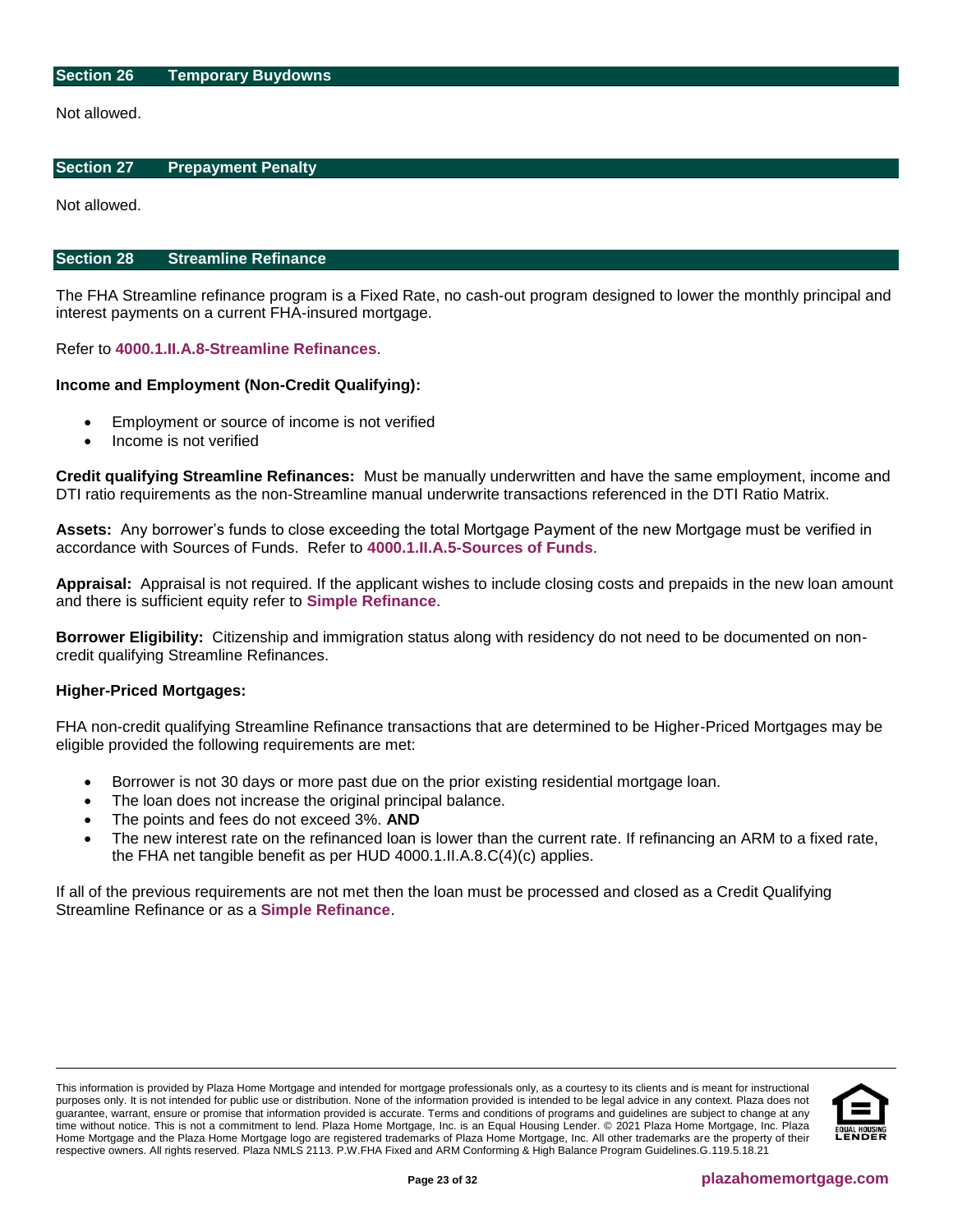# **Occupancy:**

- Owner-occupied primary residences
	- o On Non-Credit Qualifying Streamline Refinances, the borrower must provide utility bills to evidence they currently occupy the property as their Principal Residence.
- Investment properties
	- o Manufactured Housing is not eligible.

# **Net Tangible Benefit (NTB):**

The underwriter must determine there is a NTB as a result of the Streamline refinance transaction. The transaction must meet FHA and state, when applicable, NTB requirements.

- **Reduction in term:** Transactions that include a reduction in the mortgage term are acceptable provided: o The new interest rate does not exceed the current interest rate. **AND**
	- $\circ$  The combined (P&I and MIP) payment does not exceed the combined payment of the loan being refinanced by more than \$50.
- **Fixed to ARM:** Not allowed. Streamline Refinancing from a Fixed Rate to an ARM is not eligible.

| <b>From</b>                                           | Т٥                | <b>Net Tangible Benefit</b>                                                                                       |
|-------------------------------------------------------|-------------------|-------------------------------------------------------------------------------------------------------------------|
| <b>Fixed Rate</b>                                     | <b>Fixed Rate</b> | Reduction of at least .5 percentage points below the prior<br>combined rate.                                      |
| 1-YR ARM                                              | <b>Fixed Rate</b> | New interest rate no greater than 2 percentage points above the<br>current combined rate of the ARM.              |
| <b>Fixed-Period ARM</b><br>(During the Fixed Period)  | <b>Fixed Rate</b> | New interest rate no greater than 2 percentage points above the<br>current combined rate of the ARM.              |
| <b>Fixed-Period ARM</b><br>(During Adjustable Period) | <b>Fixed Rate</b> | New interest rate no greater than 2 percentage points above the<br>current combined rate of the Fixed-Period ARM. |

**Note:** Combined Rate refers to the interest rate plus the MIP rate.

# **Maximum Mortgage Term:**

The maximum streamline mortgage term is the lessor of:

- 30 years **OR**
- Remaining term of the mortgage plus 12 years

# **Maximum Mortgage Amount:**

Refer to the **[FHA Streamline Refinance Maximum Mortgage Worksheet and NTB FM-286](http://resourcecenter.plazahomemortgage.com/phmidocpublisher.nsf/0/AF544D086369C88507257EC20061A271)**.

#### **Owner Occupied:**

#### **The lesser of:**

- The outstanding principal balance of the existing Mortgage as of the month prior to mortgage Disbursement; plus
	- Interest due on the existing mortgage; and
	- MIP due on the existing mortgage; or
- The original principal balance of the existing mortgage including financed UFMIP

**Less:** Any refund of UFMIP if financed in the original mortgage

**Plus:** Any new UFMIP that will be financed

This information is provided by Plaza Home Mortgage and intended for mortgage professionals only, as a courtesy to its clients and is meant for instructional purposes only. It is not intended for public use or distribution. None of the information provided is intended to be legal advice in any context. Plaza does not guarantee, warrant, ensure or promise that information provided is accurate. Terms and conditions of programs and guidelines are subject to change at any time without notice. This is not a commitment to lend. Plaza Home Mortgage, Inc. is an Equal Housing Lender. © 2021 Plaza Home Mortgage, Inc. Plaza Home Mortgage and the Plaza Home Mortgage logo are registered trademarks of Plaza Home Mortgage, Inc. All other trademarks are the property of their respective owners. All rights reserved. Plaza NMLS 2113. P.W.FHA Fixed and ARM Conforming & High Balance Program Guidelines.G.119.5.18.21

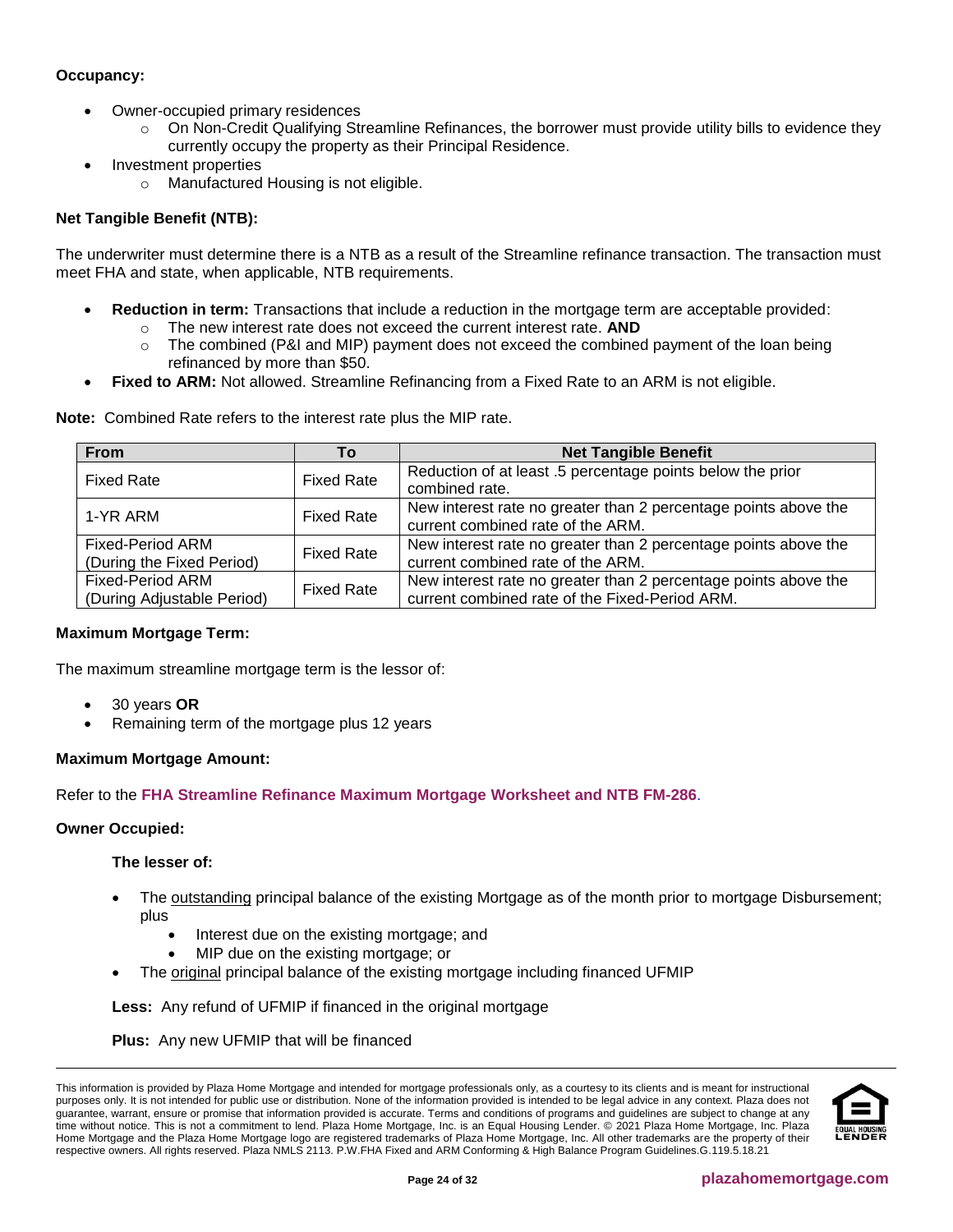## **Non Owner Occupied:**

# **The lesser of:**

- The outstanding principal balance of the existing Mortgage as of the month prior to mortgage Disbursement; or
- The original principal balance of the existing mortgage including financed UFMIP

**Less:** Any refund of UFMIP if financed in the original mortgage

**Plus:** Any new UFMIP that will be financed

**Discount Points:** Discount point may not be included in the new mortgage. If the borrower has agreed to pay discount points, verify the borrower has the assets to pay them along with any other financing costs not included in the new mortgage amount.

**Cash back:** Cash back to the borrower is not allowed with the exception of minor adjustments at closing provided the amount does not exceed \$500. No cash back allowed in Texas.

**Subordinate Financing:** CLTV is based on the original appraised value of the property.

**Underwriting Method:** Manual underwriting is required.

# **Minimum Credit Score:**

- All except Manufactured Housing: 580
- Manufactured Housing: 640

# **Credit Report:**

- A full credit report is not required on a non-credit qualifying streamline.
	- When a full credit report is not obtained, a mortgage only credit report with credit scores and key factors must be provided. If unable to obtain a mortgage only credit report with credit scores and key factors, a full credit report will be required.
	- o Non-traditional credit is not allowed on credit qualifying streamlines.

**Mortgage Rating:** The mortgage being refinanced may not have any history of 30-day lates or greater in the last 12 months.

**For mortgages with less than a 12 month payment history:** The borrower must have made all mortgage payment within the month due. No 30 day or greater late payments allowed on any mortgage in the last 12 months.

#### **Ownership Seasoning:**

#### **On the date of FHA case number assignment:**

- The borrower must have made at least six consecutive monthly payments on the FHA-insured mortgage that is being refinanced beginning with the payment made on the first payment due date. **AND**
- At least six full months must have passed since the first payment due date of the Mortgage that is being refinanced; **AND**
- At least 210 days must have passed from the Closing Date of the mortgage that is being refinanced.

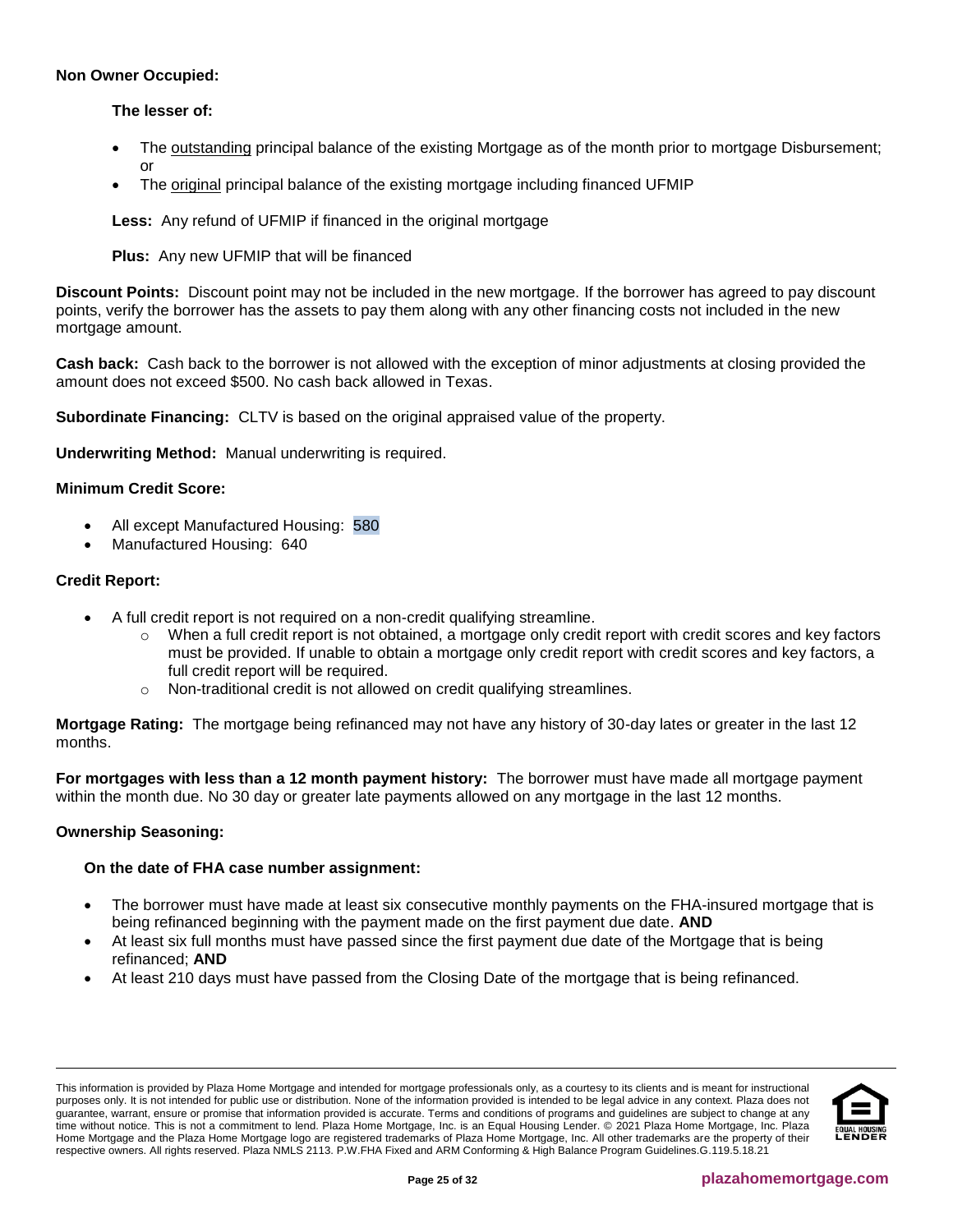## **On the Closing Date of the new mortgage:**

• The first payment due date of the refinance loan must occur no earlier than 210 days after the first payment due date of the existing loan.

# **Properties Listed for Sale:** Not allowed.

- The listing agreement must be cancelled at least 1 day prior to the date the application is taken.
- Streamlines require a signed affidavit by the borrower or other verifiable 3<sup>rd</sup> party documentation confirming the subject property was not listed for sale at the time of application.

**UFMIP and Annual Requirements:** UFMIP is required. Refer to the **[UFMIP](#page-20-1)** section for details.

#### <span id="page-25-0"></span>**Section 29 Energy Efficient Mortgages**

Energy Efficient Mortgages are eligible as purchase or refinance of a principal residence to incorporate the cost of energyefficient improvements into the mortgage. This program allows a borrower to finance up to 100% of the cost-effective energy package as long as the present value of the energy saved over the useful life of the improvements is demonstrated.

In addition to the base FHA maximum mortgage amount limit, which is calculated on the value of the home, the mortgage loan amount for an EEM can be increased by the cost of effective energy improvements. The maximum amount of the cost of the energy efficient improvements is set out below.

The maximum amount of the portion of the EEM for energy improvements is the lesser of the actual cost of the improvements or 5% of the lesser of:

- FHA appraised value of the property as indicated on the DE Statement of Appraised value. **OR**
- 150% of the national conforming loan limit. **OR**
- 115% of the median area price of a single family dwelling as provided by FHA Connection.

Plaza underwriters must complete the **[FHA EEM Maximum Amount of Energy Improvements](https://resourcecenter.plazahomemortgage.com/phmidocpublisher.nsf/All/5C4A8B89B9F649BA072579D70013E4E4?OpenDocument)** and include the worksheet in the loan file.

The EEM may be used for all property types, purchase and refinance transactions, including Streamline Refinances. New construction and existing construction are eligible for EEM.

A qualified home energy rater must perform an analysis of the cost-effectiveness of the energy improvement using Home Energy Rating System (HERS) guidelines. The energy rater must provide the borrower and the lender with a written home energy rating report. The report will include an estimate of the current energy cost vs. the proposed energy costs with the improvements. Many home improvement stores have qualified home energy raters on staff. There are also a few home energy service networks with accredited home energy rater members that can be found through an Internet search. The fees charged to the borrower for the home energy rating, including the physical inspection, the HERS report, and any post-installation test, must be customary and reasonable for the area. These fees may be included and financed as part of the energy package if the entire package, including those fees, is cost-effective. If not, such fees are considered allowable closing costs.

#### <span id="page-25-1"></span>Refer to **[4000.1.II.A.8-Energy Efficient Mortgages](http://portal.hud.gov/hudportal/documents/huddoc?id=40001HSGH.pdf#page=399)**.

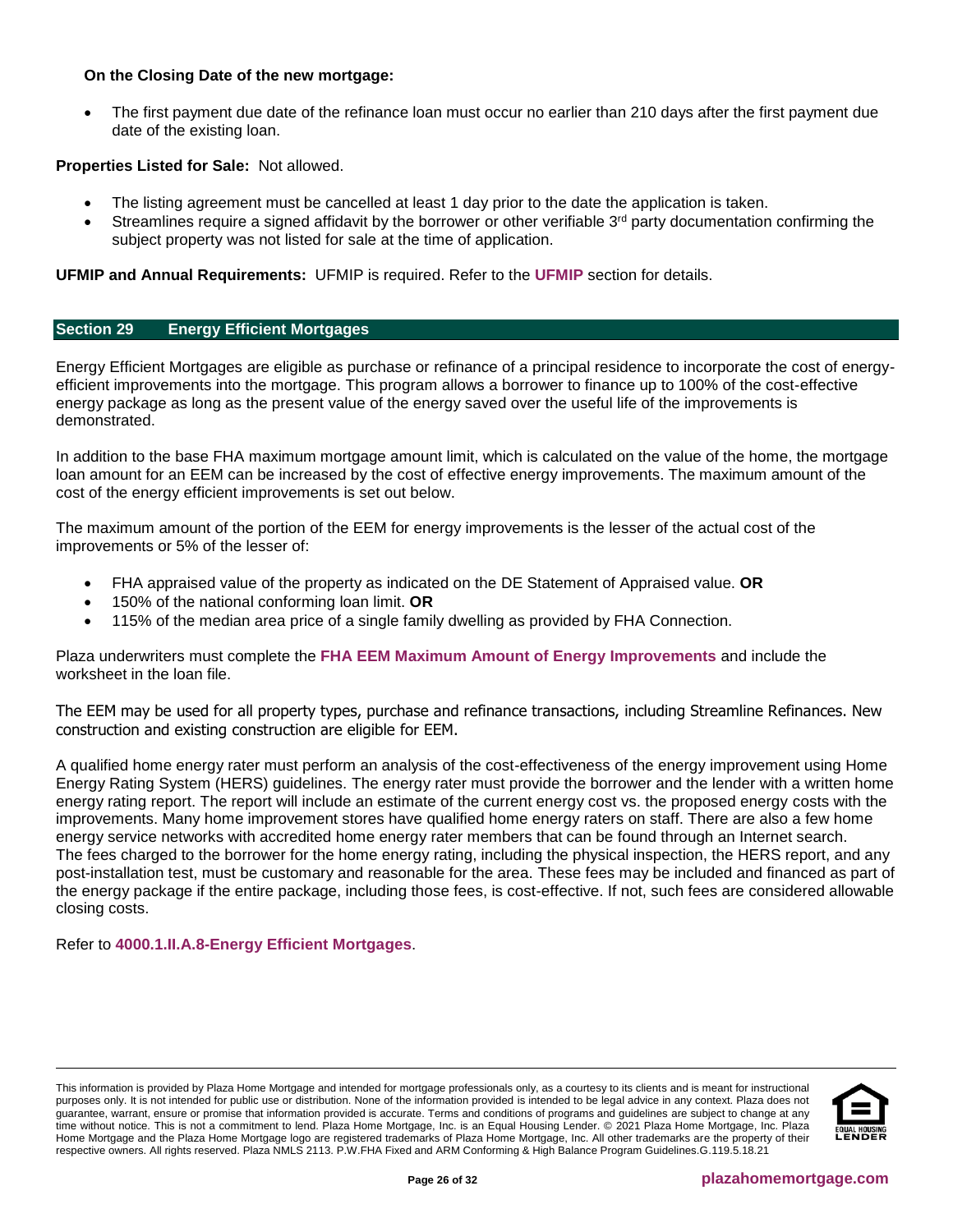#### <span id="page-26-0"></span>**Section 30 Good Neighbor Next Door (GNND)**

GNND aims to revitalize neighborhoods by encouraging borrowers in selected professions to purchase and live in HUDacquired single-family properties.

#### **Eligible Borrowers:**

- Law enforcement officers
- **Firefighters**
- Emergency medical technicians (EMTs)
- Private and public school teachers

If a married couple is eligible under more than one program, they are eligible to purchase under only one program.

Designated HUD-owned properties in revitalization/exception-criteria areas are eligible at 50% off the sale price as specified by HUD.

Loans must comply with FHA guidelines. The following program options are available:

- $203(b)$
- 234 (c)
- 251
- 203(k) Refer to **[FHA 203\(k\) Program Guidelines](https://resourcecenter.plazahomemortgage.com/phmidocpublisher.nsf/All/CCB43F61B68C213307257D4800619988?OpenDocument)**.

#### **Eligible Properties:**

- Owner-occupied single family detached homes, PUDs and condos.
- Borrowers must agree to occupy the property as a primary residence for 3 years without interruption.

**Note:** Under the GNND Sales Program, single-unit properties acquired by HUD located in HUD-designated revitalization areas except occupied properties, those located in Asset Control Areas, or those that HUD has determined will be sold through an alternative sales method, will be available to interested law enforcement officers, teachers and firefighters/emergency medical technicians prior to listing the properties for sale to other purchasers.

#### **Minimum Down Payment:**

- \$100
- Closing cost and finance costs may be included in the mortgage amount up to a maximum of 100% LTV based on the current value.

## **Required Documents:**

- Good Neighbor Next Door Sales Program Officer **[\(HUD-9549-A\)](http://portal.hud.gov/hudportal/documents/huddoc?id=9549a.pdf)**
- Good Neighbor Next Door Sales Program Teacher **[\(HUD-9549-B\)](http://portal.hud.gov/hudportal/documents/huddoc?id=9549b.pdf)**
- Good Neighbor Next Door Sales Program Firefighters / Emergency Responder **[\(HUD-9549-C\)](http://portal.hud.gov/hudportal/documents/huddoc?id=9549c.pdf)**
- Employer Verification of Participant Employment **[\(HUD-9549-E\)](http://portal.hud.gov/hudportal/documents/huddoc?id=9549e.pdf)**

#### <span id="page-26-1"></span>Refer to **[4000.1.II.A.8-Good Neighbor Next Door](http://portal.hud.gov/hudportal/documents/huddoc?id=40001HSGH.pdf#page=457)**.

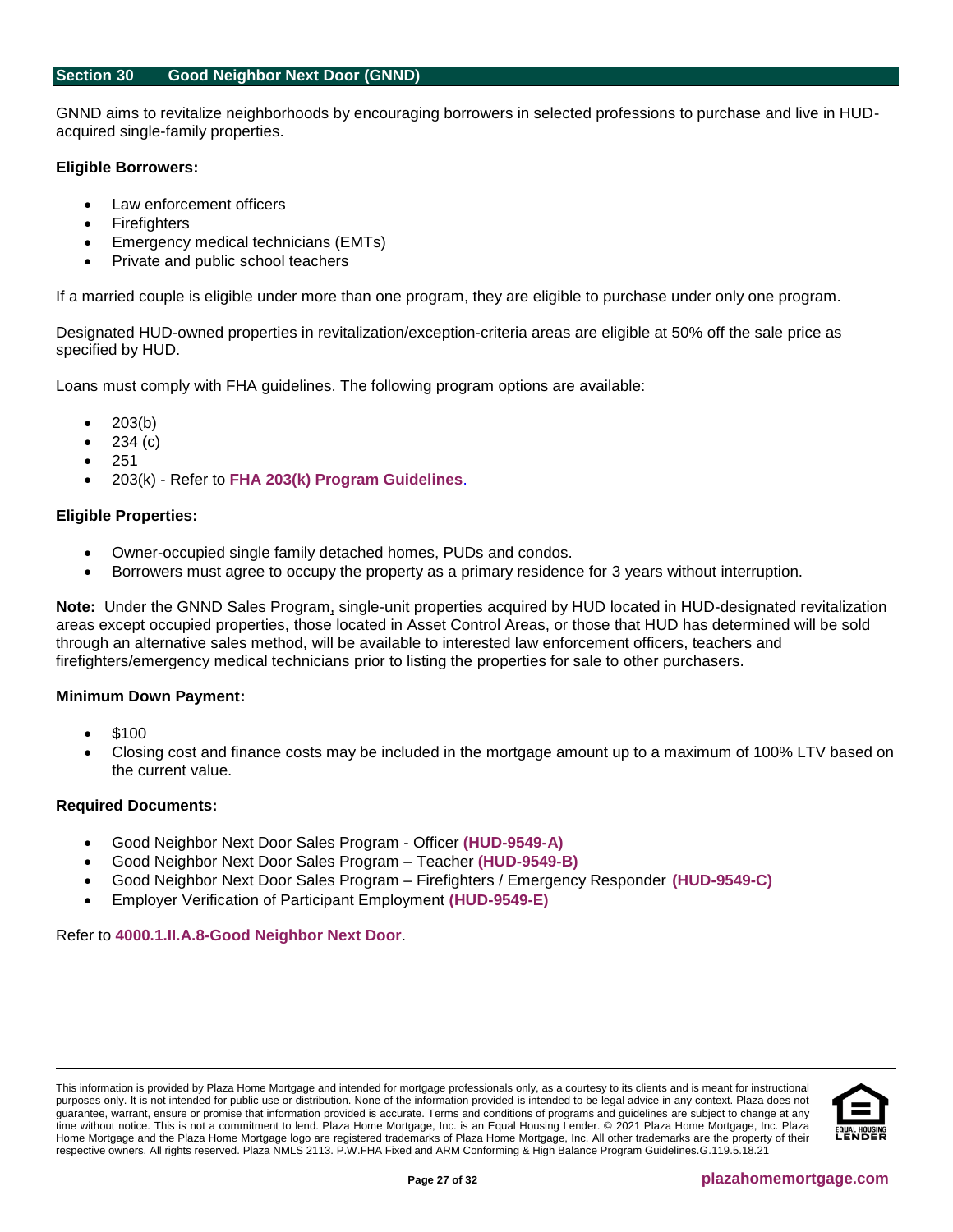#### <span id="page-27-0"></span>**Section 31 HUD REO**

Through the Property Disposition Insured Sales Program, HUD offers its Real Estate Owned (REO) properties for sale with FHA-insured financing available. Properties must meet the intent of the FHA's Minimum Property Standards (MPS) for existing properties and MPS for new construction to be eligible for this program.

#### **Eligibility Requirements:**

#### **Property Types:**

- Single-family dwellings
- Planned Unit Developments (PUDs)
- Condominiums (attached condominiums must be prior approved by FHA)
- 2-4 units
- Manufactured Housing

**Borrowers:** Individuals only

**Occupancy:** Owner-occupied

#### **HUD Marketing Approaches:**

Each HUD REO property will be offered for sale using one of the approaches listed below.

- **Insurable:** Properties marketed as "insurable" are those that meet FHA's MPR for existing housing and MPS for new construction at the time of the appraisal in their "as-is" condition without repairs being necessary.
- **Insurable with repair escrow:** A property that requires no more than \$10,000 for repairs to meet FHA's MPR or MPS as estimated by the PCR and as reviewed and determined to be reasonable by the appraiser, is eligible to be marketed for sale in its "as-is" condition with FHA mortgage insurance under the 203(b) repair escrow program, provided the purchaser(s) establishes a cash escrow to ensure the completion of the required repairs. Purchaser(s) are permitted to include in their mortgage an amount equal to 110% of the estimated cost of the repairs. Note that properties designated insurable with repair escrow \$10,000 or less in required repairs, may also be eligible for the 203(k) Streamline program, provided that the repairs qualify as eligible work items. See the **[FHA](https://resourcecenter.plazahomemortgage.com/phmidocpublisher.nsf/All/CCB43F61B68C213307257D4800619988?OpenDocument)  [203\(k\) Program Guidelines](https://resourcecenter.plazahomemortgage.com/phmidocpublisher.nsf/All/CCB43F61B68C213307257D4800619988?OpenDocument)** for details.
- **Uninsurable**: Properties offered for sale "uninsured" do not meet, in their "as is" condition, FHA's MPR or MPS and the cost of repairs identified by the appraiser to meet MPR or MPS are estimated to exceed \$10,000. Uninsurable properties qualify only for Section 203(k) financing and, depending on the scope and extent of repairs needed, the Streamlined 203(k) Limited Repair Program. See the **FHA 203(k) [Program Guidelines](https://resourcecenter.plazahomemortgage.com/phmidocpublisher.nsf/All/57C5B76D6998ADE207257A38006B7D12?OpenDocument)** for requirements and restrictions.

#### **Review of the HUD Sales Contract**:

The HUD sales contract (form HUD-9548) must be fully completed and signed by the submitting selling broker, the M&M Contractor and the prospective purchaser. If applicable, the Lead-Based Addendum may be attached. The HUD sales contract must specify the:

- Sales price
- Financing terms
- Amount of closing costs HUD will pay at settlement.
- Real estate commission HUD will pay.
- Closing date
- Discount on the sales price that will be provided at settlement (if any).

This information is provided by Plaza Home Mortgage and intended for mortgage professionals only, as a courtesy to its clients and is meant for instructional purposes only. It is not intended for public use or distribution. None of the information provided is intended to be legal advice in any context. Plaza does not guarantee, warrant, ensure or promise that information provided is accurate. Terms and conditions of programs and guidelines are subject to change at any time without notice. This is not a commitment to lend. Plaza Home Mortgage, Inc. is an Equal Housing Lender. © 2021 Plaza Home Mortgage, Inc. Plaza Home Mortgage and the Plaza Home Mortgage logo are registered trademarks of Plaza Home Mortgage, Inc. All other trademarks are the property of their respective owners. All rights reserved. Plaza NMLS 2113. P.W.FHA Fixed and ARM Conforming & High Balance Program Guidelines.G.119.5.18.21

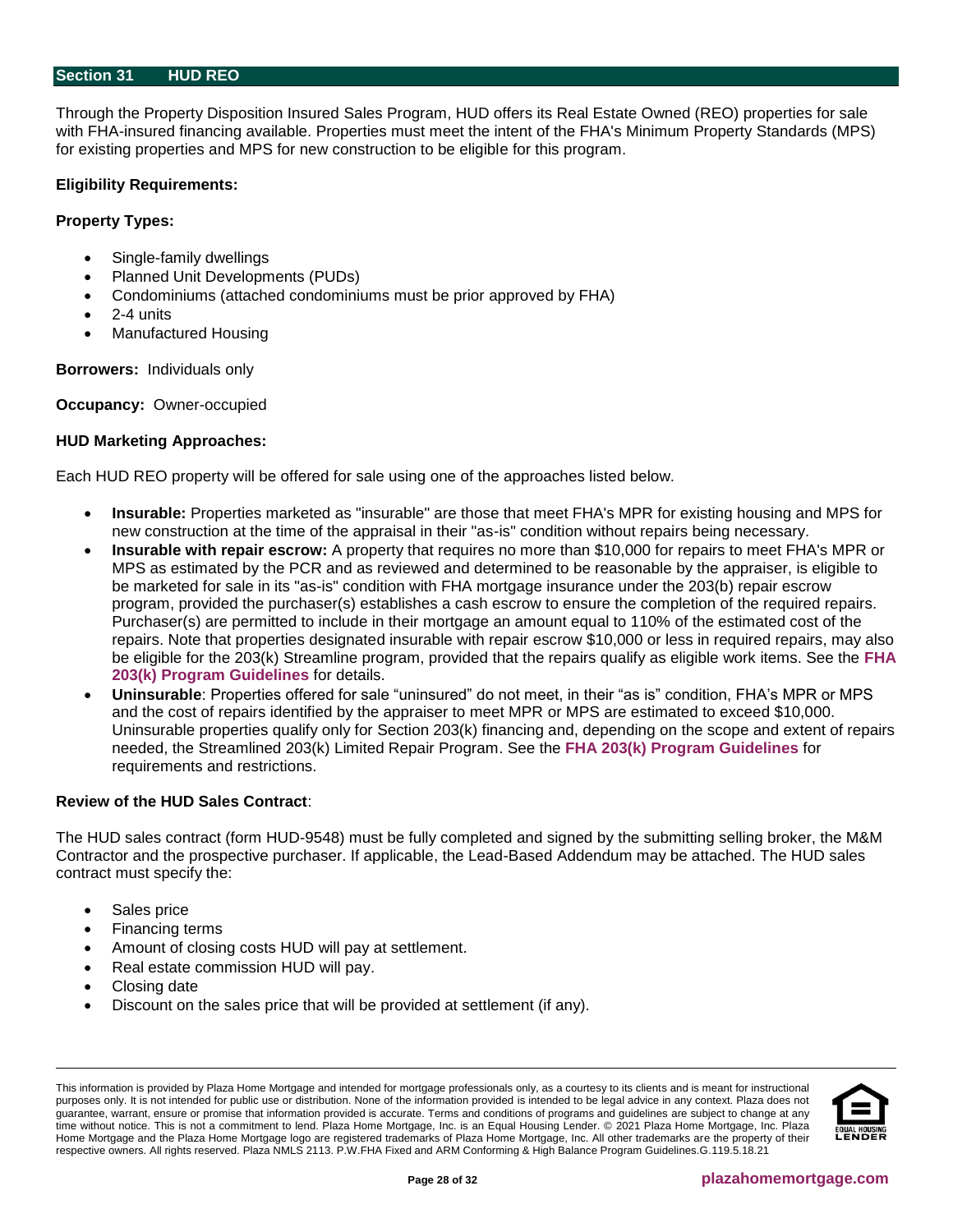The "Radon Gas and Mold Notice and Release Agreement" must be included with sales contract and be fully executed by all purchasers of the subject property.

In order to qualify for FHA-insured financing, the first block on Line 4 of the sales contract, as well as the applicable block for the FHA program - 203(b), 203(b) repair escrow, or 203(k) - must be checked. REO properties that are condominiums which are offered for sale with FHA mortgage insurance should be processed under Section 234(c), even though Section 203(b) is specified on the sales contract.

The amount on Line 5 of the sales contract represents actual borrower financing and closing costs to be paid on their behalf by HUD (the seller) out of the sales proceeds. It does not represent an amount which the borrower may finance in the mortgage.

Only the actual amount of closing and financing costs will be paid by HUD at settlement. The borrower will not be credited at settlement for any unused portion. Prepaid items may not be paid out of the amount on Line 5, see HUD Notice 99-04.

Specified on Line 8 of the sales contract will be the percentage discount, if any, which will be applied to the sales price at settlement. Where the price will be discounted, the mortgage amount will be based on that discounted sales price, not the contract sales price.

Specified on Line 9 of the sales contract will be the number of days, normally 45 or 60, in which the sale must be closed.

If the contract is not complete, if there are questions about the terms or conditions or if the contract must be amended as a condition of loan approval, contact the M&M contractor.

# **CHUMS Processing (FHA Connection):**

A new FHA case number must be obtained for loan applications with FHA-insured financing involving REO properties. When entering the case information in FHA Connection, select "Real Estate Owned W/Appraisal" for processing type.

When processing, the Computerized Homes Underwriting Management System (CHUMS) will require a response to the following question, "Was this case previously sold as a Property Disposition?"

- **Always** check **YES** when processing a loan application for FHA-insured financing on an REO property.
- The mortgagee should complete the "Previous Case Number" field. This field is designed to track REO properties sold with FHA-insured financing and whether they are subsequently sold by the individuals who purchased them from HUD.
- If entry of the previous case number triggers an error message, the underwriter should request that the processing and underwriting division of their HOC post the number in the CHUMS property disposition file.

If the REO property is a condominium, FHA Connection will require the entry of the condo ID. If FHA financing was approved on the sales contract, the condominium development must be in compliance with the condominium procedures. Site condominiums do not require FHA approval and must be processed under Section 203(b).

#### **Termite/Pest Inspection:**

A termite inspection is required on existing property.

- When called for in the sales or purchase agreement. **OR**
- When the appraiser recommends the inspection in the appraisal report.

A termite inspection is no longer an automatic inspection requirement. The underwriter should contact the M&M contractor to determine if an inspection report has been performed, and, if it has, to obtain a copy of it.

This information is provided by Plaza Home Mortgage and intended for mortgage professionals only, as a courtesy to its clients and is meant for instructional purposes only. It is not intended for public use or distribution. None of the information provided is intended to be legal advice in any context. Plaza does not guarantee, warrant, ensure or promise that information provided is accurate. Terms and conditions of programs and guidelines are subject to change at any time without notice. This is not a commitment to lend. Plaza Home Mortgage, Inc. is an Equal Housing Lender. © 2021 Plaza Home Mortgage, Inc. Plaza Home Mortgage and the Plaza Home Mortgage logo are registered trademarks of Plaza Home Mortgage, Inc. All other trademarks are the property of their respective owners. All rights reserved. Plaza NMLS 2113. P.W.FHA Fixed and ARM Conforming & High Balance Program Guidelines.G.119.5.18.21

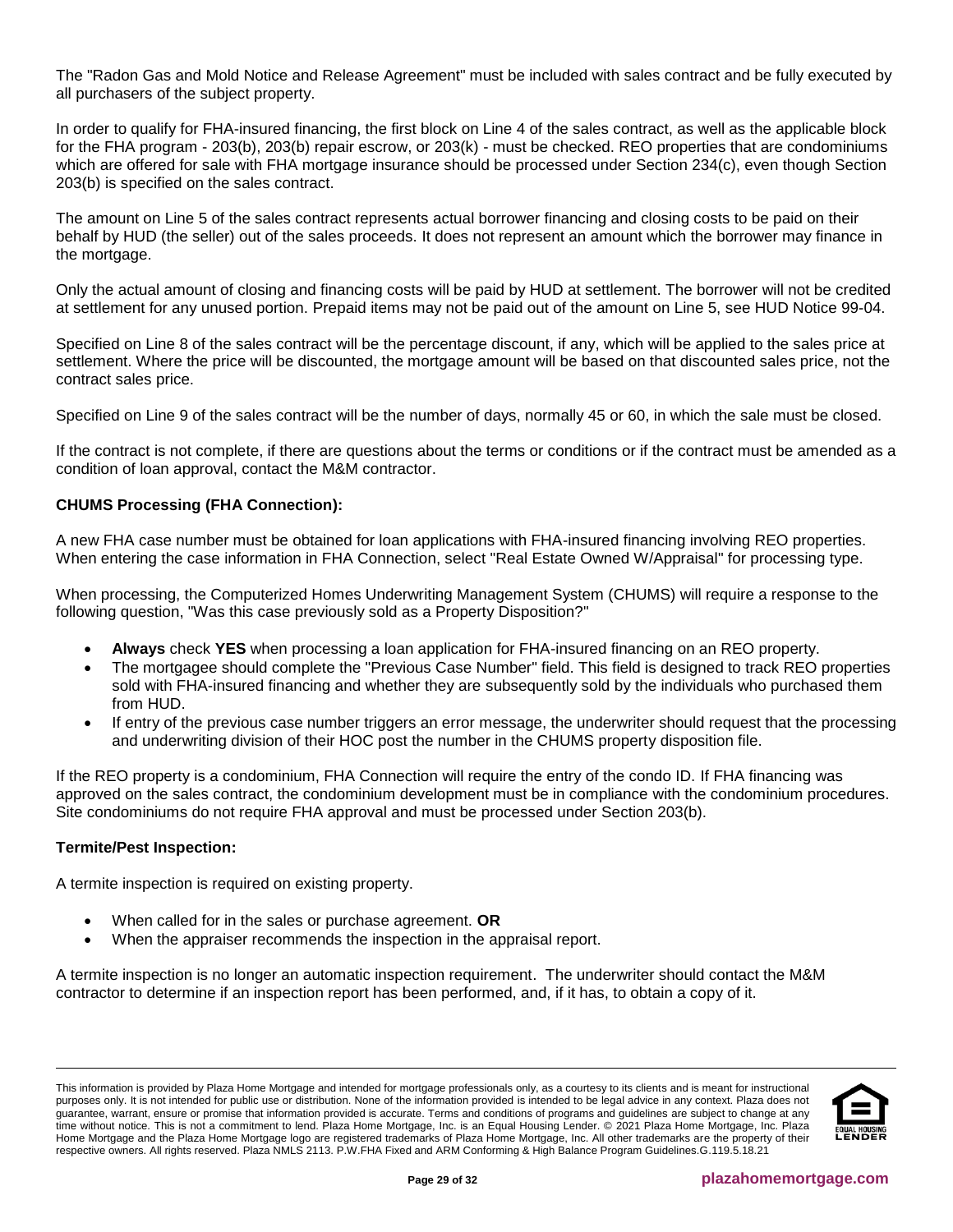# **Well and Septic System Inspections:**

If the HUD REO property has an individual water supply system (well) and/or septic tank, underwriters should contact the M&M contractor to determine if an inspection has been performed, and, if it has, to obtain a free copy of this inspection report.

A septic test or inspection is required on existing property:

- When called for in the sales or purchase agreement. **OR**
- When the appraiser recommends the inspection in the appraisal report.

Water supply (well) inspection requirements: Refer to **[4000.1.II.A.3-Underwriting the Property](http://portal.hud.gov/hudportal/documents/huddoc?id=40001HSGH.pdf#page=170)**.

## **Home Inspection:**

The borrower has the right to have the house inspected by a professional home inspector. HUD's M&M contractor shall permit entry to the purchaser(s) during the contract period to activate the utilities for the purposes of conducting a home inspection. If the HUD REO appraisal was completed without the utilities being activated, the underwriter or purchaser(s) must complete the systems check while the utilities are activated.

Additionally, where FHA-insured financing is specified on the sales contract, a form HUD-92564-CN, "For Your Protection: Get A Home Inspection," must be provided to prospective homebuyers at first contact, be it pre-qualification, pre-approval, or *no later than* initial application. If the form is incorporated within the executed sales contract in its entirety, then the homebuyer need not separately be provided with form HUD-92564-CN.

In the event the home inspection or the systems check reveals that repairs are needed which no longer makes the property eligible for an FHA-insured 203(b) mortgage, the underwriter should contact the M&M contractor to discuss alternatives to allow the sale to continue. The M&M contractor may allow the modification of the sales contract, as needed, to reflect either an insured with repair escrow sale or to an FHA 203(k) sale in those instances where the underwriter provides them with sufficient documentation to support the change in financing. The sales contract must be revised to include this revision and initialed by both the purchaser and the M&M contractor.

In the event the purchaser(s) wishes to finance eligible rehabilitation in the purchase mortgage through a 203(k) mortgage but the property was listed as "insurable," the underwriter should provide the M&M contractor with sufficient documentation to support the change in financing terms and obtain a modification to the sales contract. See the **[FHA](https://resourcecenter.plazahomemortgage.com/phmidocpublisher.nsf/All/CCB43F61B68C213307257D4800619988?OpenDocument)  [203\(k\) Program Guidelines](https://resourcecenter.plazahomemortgage.com/phmidocpublisher.nsf/All/CCB43F61B68C213307257D4800619988?OpenDocument)** for more information.

**Down Payment:** The maximum mortgage amount and minimum cash investment must be calculated using HUD-92900- LT.

# **Maximum Mortgage Calculation:**

- The Adjusted Value: The lesser of the purchase price less any inducements to purchase; or the property value.
- The maximum mortgage amount and minimum cash investment must be calculated using form **[HUD-92900-LT](http://portal.hud.gov/hudportal/documents/huddoc?id=DOC_20728.pdf)** and include the repair escrow amount when applicable.

#### **Additional Sales Incentives:**

- From time-to-time, for particular properties or in particular areas, HUD may authorize additional sales incentives. Where additional incentives are authorized, they will be noted in writing on either the HUD Sales Contract or on a cover letter accompanying the HUD sales contract.
- Where a discount on the sales prices is being provided, the mortgage amount shall be based on the lesser of the "as-is" value or the discounted sales prices, not the contract price.
- Closing costs and prepaids may not be included in the mortgage. The GNND program is an exception.

This information is provided by Plaza Home Mortgage and intended for mortgage professionals only, as a courtesy to its clients and is meant for instructional purposes only. It is not intended for public use or distribution. None of the information provided is intended to be legal advice in any context. Plaza does not guarantee, warrant, ensure or promise that information provided is accurate. Terms and conditions of programs and guidelines are subject to change at any time without notice. This is not a commitment to lend. Plaza Home Mortgage, Inc. is an Equal Housing Lender. © 2021 Plaza Home Mortgage, Inc. Plaza Home Mortgage and the Plaza Home Mortgage logo are registered trademarks of Plaza Home Mortgage, Inc. All other trademarks are the property of their respective owners. All rights reserved. Plaza NMLS 2113. P.W.FHA Fixed and ARM Conforming & High Balance Program Guidelines.G.119.5.18.21

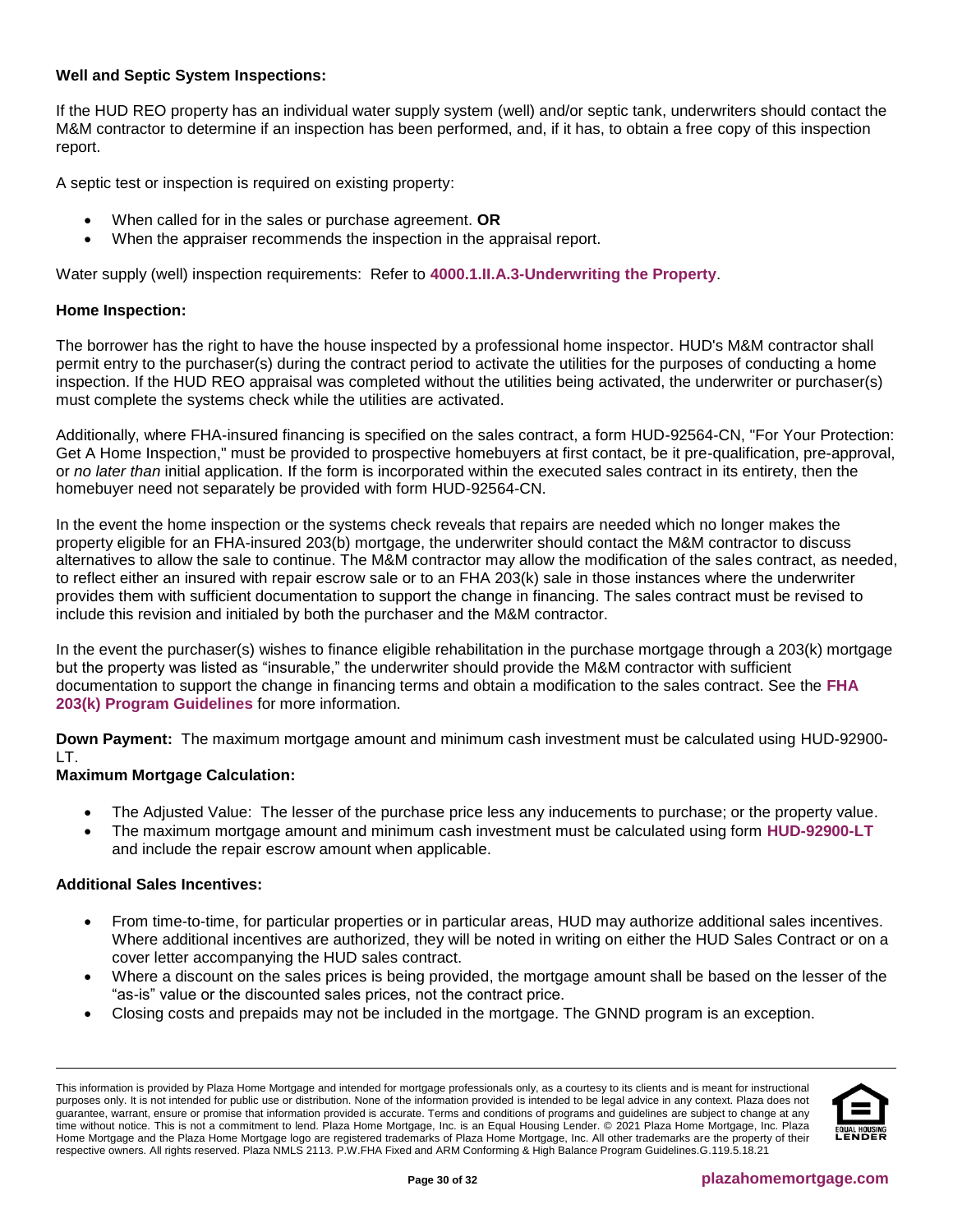# **Closing Costs/Prepaid Expenses:**

HUD may authorize on sales contract HUD paid closing costs that may be applied to the **actual cost** of closing costs and/or prepaid expenses. If the total of actual costs of such closing costs and/or prepaid expenses is less than the amount specified on the sales contract, the balance may not be credited to the borrower.

Depending upon the amount of closing costs that HUD pays for the borrower, the maximum mortgage amount may have to be reduced in order for the borrower to meet the minimum cash investment required.

**Repair Escrow:** Properties that need less than \$10,000 worth of repairs to meet the intent of the MPS will be offered for sale with insured financing available, provided a cash escrow is established to ensure the completion of repairs.

**Repair Escrow Financing:** The repair escrow must be financed in the FHA loan and is not to be taken from HUD proceeds at closing.

**Escrow Account:** Equal to 110% of the estimated cost of repairs and must be established for properties sold under the Property Disposition Sales Program. Since the maximum cost of repairs is \$10,000, the maximum escrow amount may not exceed \$11,000.

**Cost of Repairs:** Bidders are provided with a list of the repairs needed to make the property insurable and the estimated cost of repairs.

#### **Completion of Repairs:**

Generally, all repairs are to be completed by the borrower within 90 days of closing.

If actual repair costs are less than the amount escrowed, the balance of the escrow will be applied to reduce the outstanding principal balance of the mortgage.

If the escrow is inadequate, or if additional items of repair are discovered at some subsequent date, it is the borrower's responsibility to bear the additional cost.

#### **Inspection Upon Completion:**

As part of the responsibility for administering the escrow account, as the lender, Plaza must arrange and pay for the inspection of the completed repairs. Plaza may use either the mortgagee certification procedure or request an inspection by the inspector under contract to inform the HUD Field Office that the work has been completed.

If a contract inspector inspection is requested, the underwriter must provide a copy of HUD's list of required repairs to the inspector. Payment for the inspection must come from the \$200 maximum allowable fee for establishing the escrow account.

#### **HUD Forms:**

For repair escrows, a completed "Mortgagee's Assurance of Completion, **[Form HUD-92300](http://portal.hud.gov/hudportal/documents/huddoc?id=92300.pdf)**, should be included in the case binder submitted for insurance endorsement and a completed "Compliance Inspection Report," **[Form HUD-92051](http://portal.hud.gov/hudportal/documents/huddoc?id=92051.pdf)** must be submitted after completion of repairs.

Refer to **[4000.1.II.A.8-HUD Real Estate Owned Processing](http://portal.hud.gov/hudportal/documents/huddoc?id=40001HSGH.pdf#page=457)**.